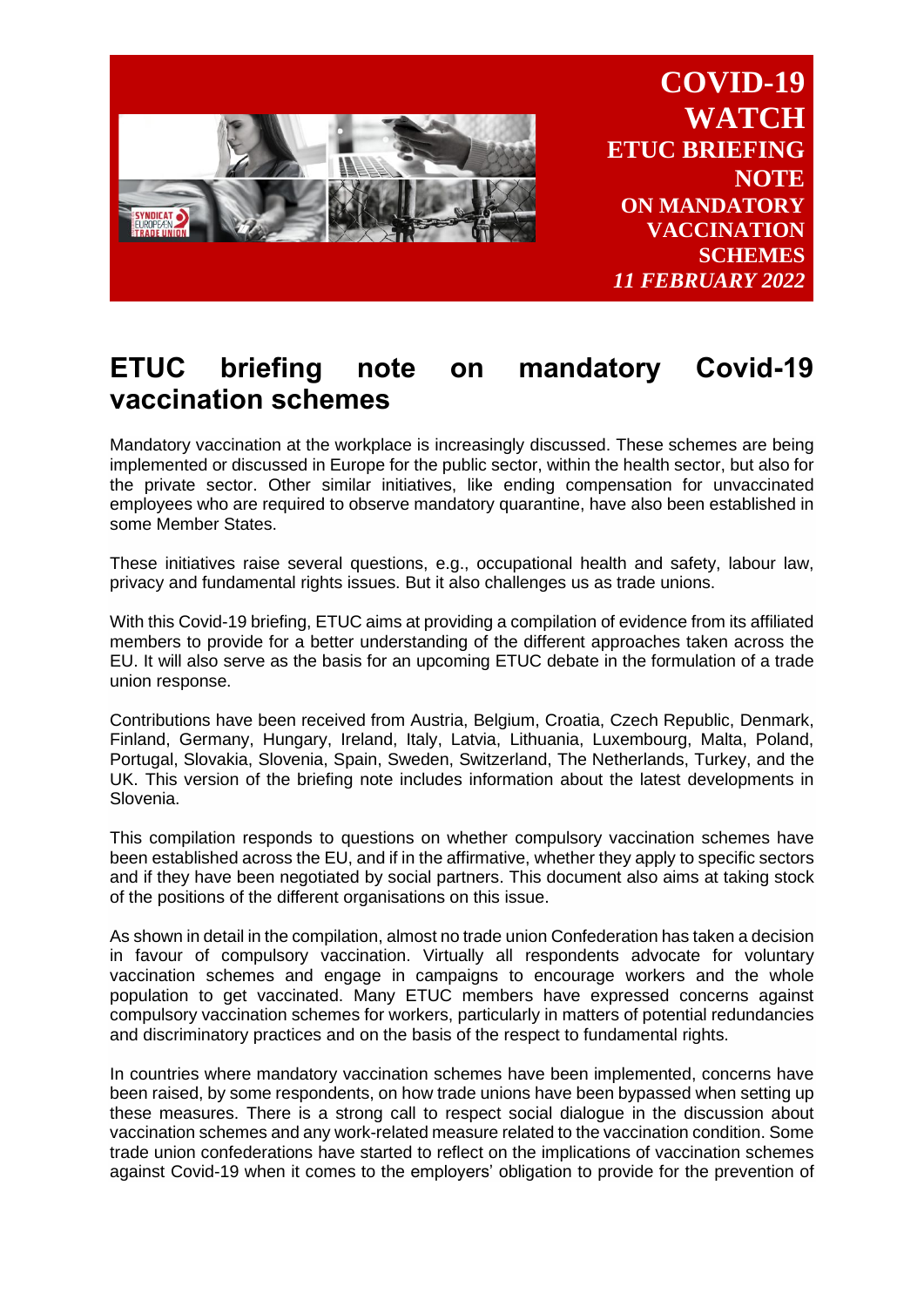

occupational risks at the workplace as well as the interlink between inter alia the fundamental right to integrity of the person and the right to preventive health care.

Considering the great deal of interest on this topic, ETUC will engage in further work on this issue with its member organisations.

At a European level, the European Trade Union Committee for Education is also collecting feedback from its member organisations, as workers in the educational sector across Europe are increasingly reporting concerns regarding ongoing discussions by national governments to make vaccinations mandatory for their workers. In the previous months, ETUCE has been advocating for teachers to be prioritised in the national vaccination campaigns while safeguarding the individual teacher's freedom choice of on whether to get the vaccine or not. While facing increasing attempts from governments to impose the COVID-19 vaccines, ETUCE has taken the decision that vaccinations for teachers and education personnel should remain voluntary-based and that any threat to working conditions and salaries of nonvaccinated education staff is unacceptable. ETUCE further support that any decision taken at the national level needs to be negotiated and agreed with the social partners, taking into account the national context. This is also enshrined in the ILO recommendations, stating that the social partners should be involved in any discussion on whether mandatory vaccinations are the necessary and appropriate means to protect and ensure workers' health and safety. Some developments at national level in this sector are included in the country compilation outlined below.

EPSU conducted a survey from 26 to September 2021, collecting information about the existence of compulsory vaccination schemes at national level, the position of their affiliated organisations and the consequences for workers declining vaccination. The report addresses the situation in a variety of public sectors, including government administration, tax-agencies, penitentiary, energy, chemistry, public services, construction and water supply and private social services care.

Regarding the position of EPSU's affiliated organisations who contributed to the survey, 8 unions explicitly expressed to be against compulsory vaccination, including the healthcare sector division of the trade union GÖD, Austria, the CNE, Belgium, the USLGPSEA, Armenia and the FNME CGT, France. Vårdförbundet, Sweden and UGT - public services, Spain, expressed that such a legislation would be against the respective fundamental laws. Ver.di and DGB in Germany take position against "any compulsory vaccination in any sector". All these unions, however, recommend, encourage, and some campaign for vaccination. F CIW PODKREPA, Bulgaria, the Trade Union of Health and Social Care Employees of Serbia and GPA, Vida and Younion in Austria have not taken position against compulsory vaccination yet. KSS PERGAM, Slovenia, did not start promoting vaccination. In Italy, UIL, CGIL and CISL indicated they would not oppose a national law or governmental regulation.

In matters of the consequences for workers declining vaccination, different measures are reported by EPSU, ranging from testing at the cost of the worker and at a frequency depending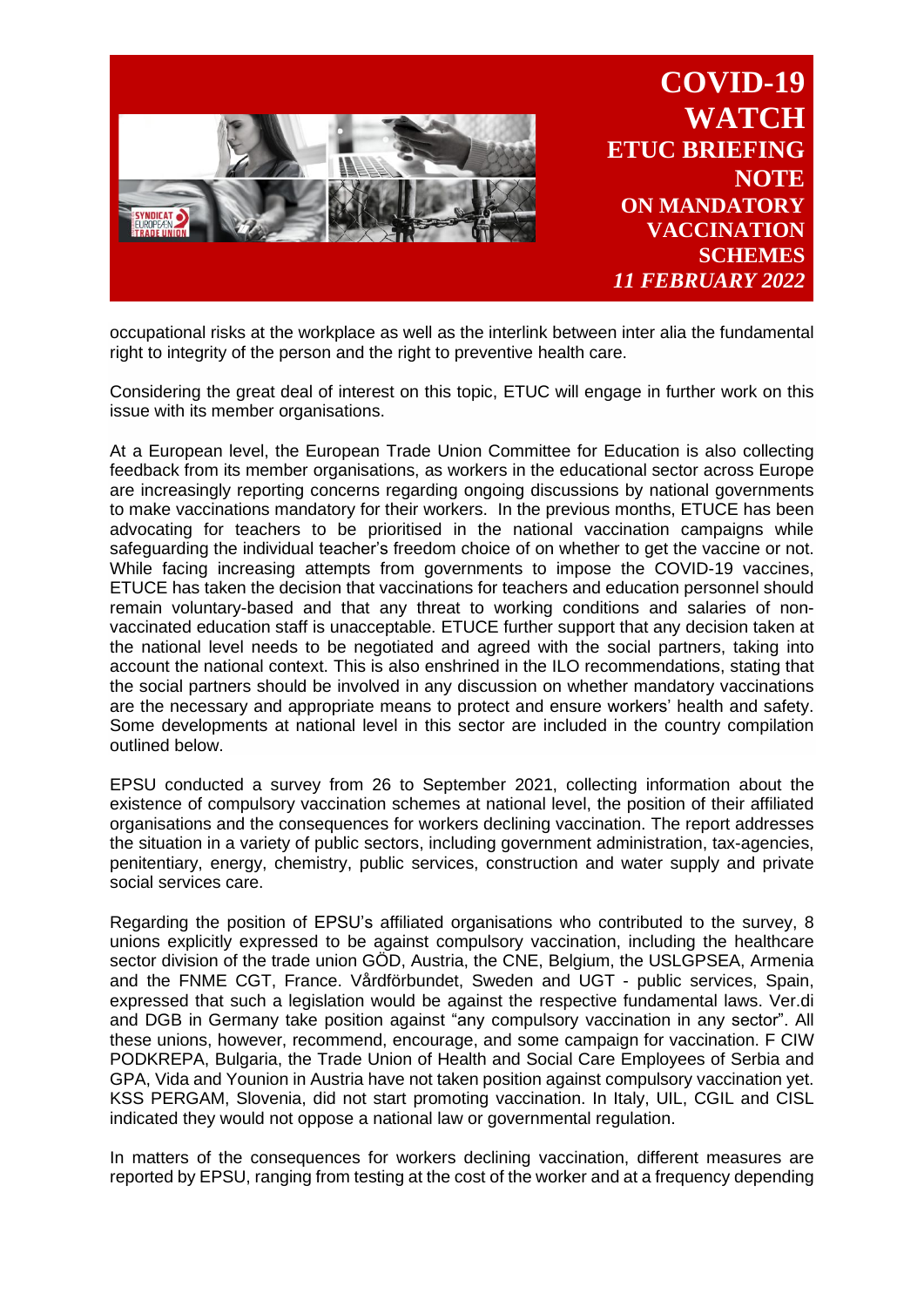

on the type of test, retaliation for workers not observing the regulations, to the possibility of dismissals.

One note of caution, this briefing note captures a dynamic situation that is subject to ongoing change. We therefore kindly ask affiliates to provide us with further information on COVID 19 vaccination-related measures that have been introduced in their country so that we can update this briefing note.

## **Austria**

There is no general compulsory vaccination for employees in Austria. However, some employers have imposed compulsory vaccination against Covid-19 for new employees, e.g., in the educational and in the health care sector. In these cases, vaccination is a precondition to get the job. Also, unvaccinated unemployed workers refusing a job on the grounds of requiring a vaccination, may see their benefits being suspended for up to six weeks. This condition does not apply to people who cannot be vaccinated, and the decision to suspend benefits will be made on a case-by-case basis.

In principle, the ÖGB advocates for a high proportion of he population being vaccinated, but sees voluntary access to vaccination as the more successful way to achieve this goal.

## **Belgium**

The Federal Ministries of Employment and Health requested social partners' opinion on the possibility of an obligatory vaccination and eventual sanctions. The social partners in the National Labour Council (NLC) and the Supreme Council for Prevention and Protection at Work (SCPPW) were asked for their opinion. Because of the complexity of the issue, the social partners worked in two phases. In the first stage (a joint letter dated 13 September 2021), the social partners of the NLC and the Supreme Council merely raised a number of questions, reservations and concerns about the objectives, conditions and modalities of this measure. In the second phase, the social partners of the NLC, joined by the members of the Supreme Council, issued a divided advice in which the trade unions were also not on the same line either.

By the time of the publication of this briefing note they are working on the possibility of a compulsory vaccination scheme for healthcare workers. The question of what all this covers still needs to be clarified. It is certainly that it will concern hospitals, residential care centers, care for disabled people, yet it could also be broader.

All trade unions unanimously considered it important to guarantee alternative employment in the sector in any case (in case of refusal of the vaccination) and jointly opposed sanctions such as dismissal and suspension of the individual labour agreement. Healthcare workers should also be given enough time to comply with a mandatory vaccination, according to the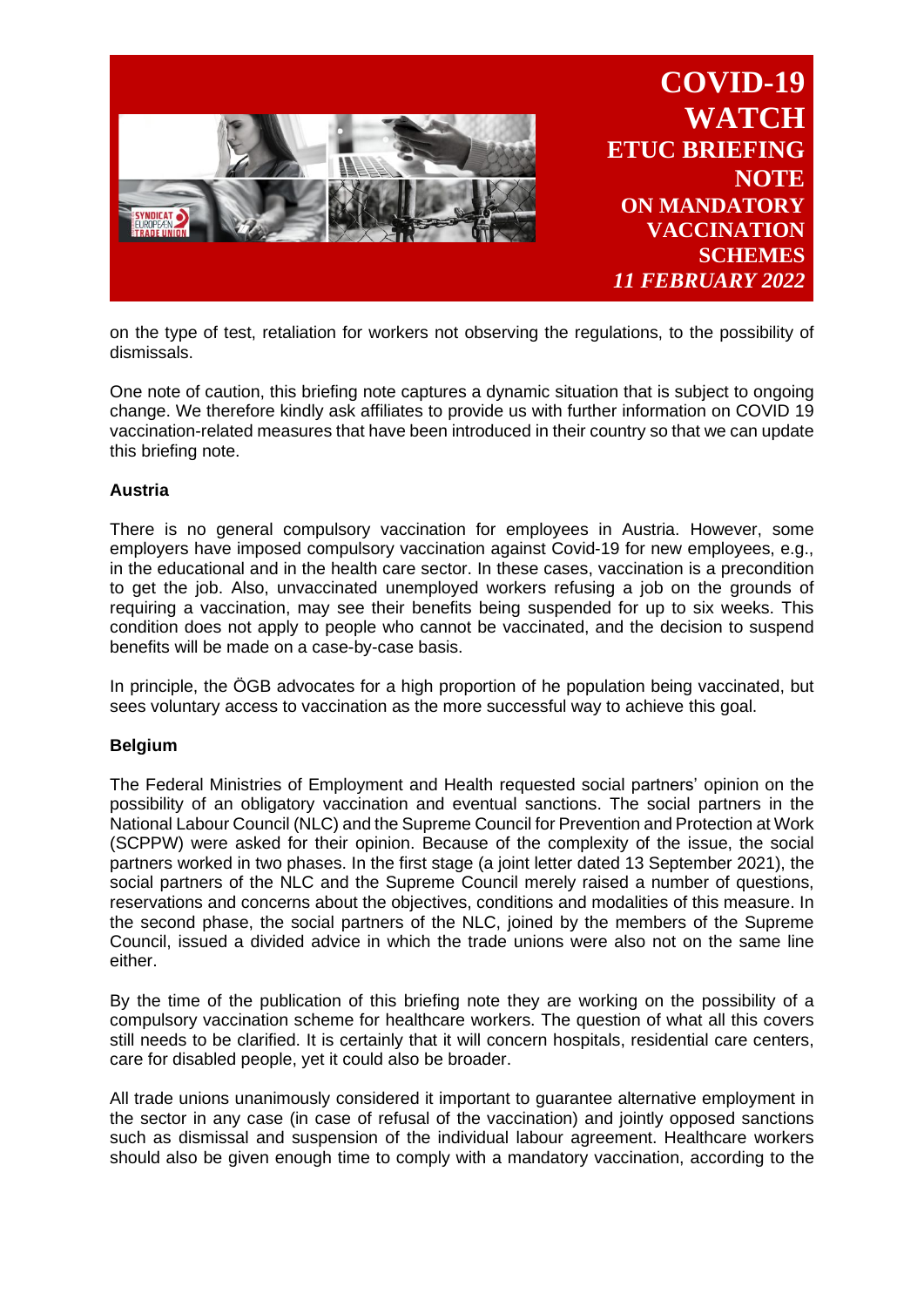

Belgian trade union. And during this transition period, they want employees to have access to the appropriate information as well as to individual (psychosocial) support.

FGTB stated its opposition to this obligation on the grounds that it only targets one sector. The Confederation claims that such an obligation is not proportionate to the objective pursued and would lead to an unjustifiable distinction between workers and would also stigmatise them.

According to the Confederation of Christian Trade Unions (ACV/CSC), determining the sectors for a mandatory vaccination should be done on the basis of sectoral risk analyses. And the consequences of a refusal should be subject of social dialogue at the sectoral level. Child care, for example, should be excluded from this obligation. The reason for this is the limited extent of danger of virus transmission. According to the employer's representatives, this sector must be understood as broadly as possible, also including all logistical services and support services around it. ACV does not agree and underlines its opposition to a general obligation to vaccinate and the need to look at the real vaccination coverage sector by sector and risk of transmission of the virus.

The employer's representatives, on the other hand, wanted compulsory vaccination to be introduced as soon as possible, with possible sanctions for those who refuse (except in the case of contraindications). Nevertheless, all social partners were able to find a consensus on the importance of awareness campaign on vaccination (increasing the public's understanding of the benefits of vaccines). In addition, nobody doubted the importance of the adequate legal basis and reasonable transitional period.

Besides this, another employers' federation has expressed its intention to implement a general obligation to get vaccinated. This is the case for metal industrial sector and the technological industry. According to this proposal, non – vaccinated workers would be excluded to enter the works place and would not be paid, as long as they do not present their Covid-safe ticket. These proposals have not yet been discussed between social partners yet.

For occupational physicians there is also a tool available that provides a company's staff vaccination rate, on an anonymous basis, within companies with more than 50 staff. This tool aims at providing information on the percentage of vaccinated employees in order to inform and sensitize employees, if necessary, to still be vaccinated.

At company level, Swiss airlines intends to lay off flying personnel who do not get vaccinated against the coronavirus. The airline made vaccination mandatory for pilots and cabin crew in August and established December 1 as the deadline for every worker to be vaccinated. This measure applies to all flights operated by the airline. However, the intentions of Swiss Airlines have no legal basis in Belgium.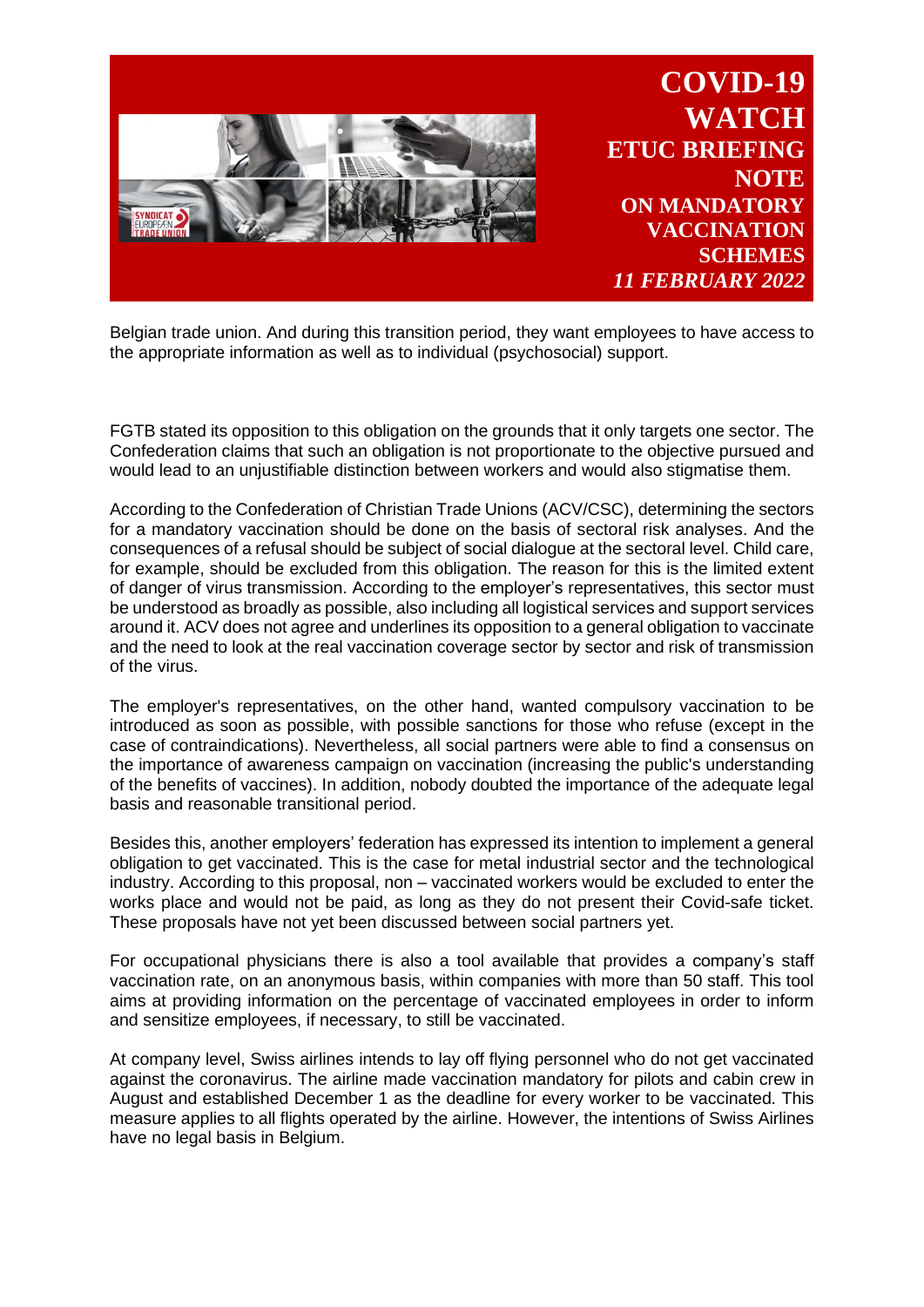

Problems have been reported of students who have not given a traineeship or apprenticeship on the basis of the vaccination status.

On December 8th, the recently established Belgian Federal Human Rights Institute published a non-binding opinion on the compatibility of mandatory vaccination and human rights standards. According to the Institute, citizens who are vaccinated help to protect the right to life and health of society as a whole. For this reason, compulsory vaccination does not violate human rights. However, the Institute warns that sanctions must remain proportionate.

# **Bulgaria**

There is no general compulsory vaccination for employees in Bulgaria.

At sectorial level, employers in care facilities, comprehensive cancer centres, dialysis centres, hospices and nursing homes shall organise the work process by allowing only employees with valid vaccination, pre-treatment or PCR examination, or rapid antigen test documents to work.

This requirement is being considered for teachers and civil servants.

Access to a range of activities and public facilities is also achieved by presenting a certificate for vaccination, illness, rapid antigen test or PCR.

CITUB defends the position that as much of the population as possible should be vaccinated, but this should be done on a voluntarily basis.

## **Croatia**

Croatia has introduced compulsory COVID certificates for two sectors: health care and social care. This obligation does not impose obligatory vaccination but the possession of COVID certificate (i.e., either a proof of vaccination, proof of recovery from Covid-19 or a PCR negative test). Those without a certificate will have to undergo testing twice a week. The testing will be free of charge during the first month of the introduction of the scheme, and afterwards the cost will have to be paid by the workers.

The scheme has not been introduced as a result of social dialogue negotiations. The trade union of healthcare and social care of Croatia (SSZSSH), an UATUC affiliate, has requested meetings with the Government and the competent ministries, and the issue has been a matter of discussion within a broader debate at a tripartite level concerning the obligatory vaccination, and not within a formal social dialogue procedure. The Trade Union has requested that the decision on compulsory vaccination scheme for healthcare workers is properly tackled through formal social dialogue.

The Croatian government has also decided not to extend job retention schemes for unvaccinated workers [the same relates to the (non)possession of Covid certificates]. More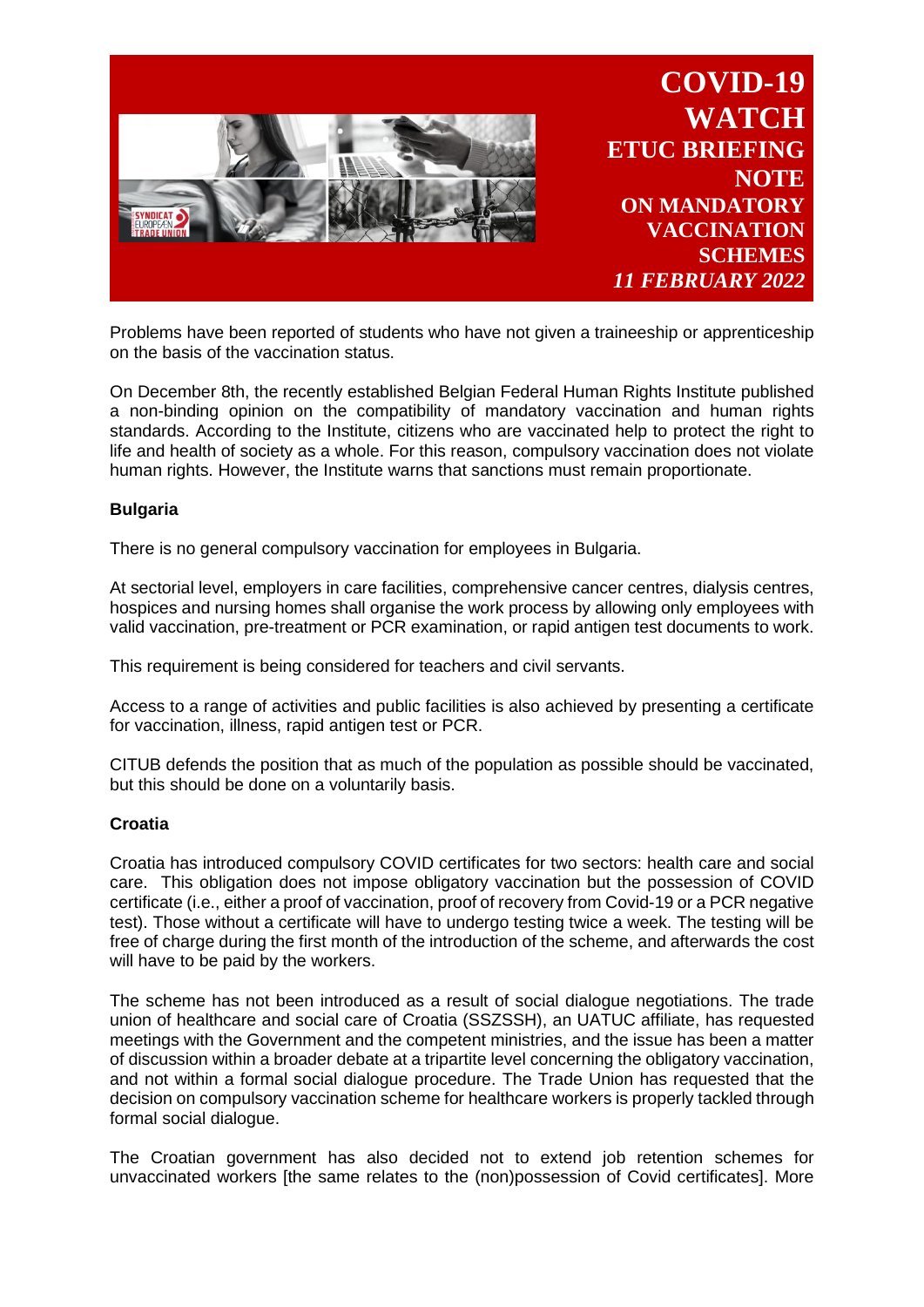

precisely, subsidies will be granted for all workers in companies where 70 % of workers have Covid certificates; those where less than 70 % are in possession of these certificates will receive the subsidy proportional to the share of workers with Covid certificates of the total number of workers at the level of the company. This decision is already in force since July 2021.

The issue of vaccination and Covid certificates was a subject of the meeting at a tripartite level (Ministry of Labour, representative trade union confederations, including UATUC, and employers' association) held early September at the employers' initiative, to discuss the question of the (non)refusing the testing (if a worker does not have Covid certificate) as well as the issue of costs of issuing Covid certificates for business trips and if workers may refuse testing, as one of the problems faced in practice. The employers, namely, want to unilaterally (through by-laws or employer's decision) shift the costs of testing on workers. The position of the social partners, at the time being, is that the Ministry will not draft an opinion on steps taken in case when workers refuse testing to get the Covid certificate for business trips, since this affects other issues which fall outside the scope of competence of the Ministry, and courts would rule on a case-by-case basis. Trade union confederations and the Ministry agreed that the issue should be settled at the bipartite level, e.g. through collective agreements, especially since the issue of costs for business trips is not regulated by law.

While UATUC supports broader vaccination efforts, it has also not taken an official position on the matter of compulsory vaccination schemes – Covid certificates. SSZSSH – UATUC, the trade union of healthcare and social care has not taken a formal decision on the issue yet, however the position is that until a law stipulates differently, all workers should be treated equally, including workers in the healthcare and social care, in a way that vaccination is regulated as a right and not an obligation, therefore they oppose compulsory vaccination.

UATUC and NHS have opposed the introduction of additional criteria for granting subsidies for preservation of jobs, based on percentage of vaccinated workers i.e. possession of the Covid certificate.

# **Czech Republic**

So far there is not any legislation in the Czech Republic that would make compulsory vaccination schemes possible, and it is neither planned in near future (especially not one that would be applicable to general population). However, the situation could rapidly change with the outbreak of the new epidemic wave.

Vaccination schemes in the Czech Republic are so far based on voluntary personal decisions. Social dialogue on the company level has been mostly concerned with voluntary vaccination schemes based on vaccinated employees receiving benefits. At tripartite level, the Government of the Czech Republic so far has been fairly successful at communicating its intentions and measures countering the epidemic.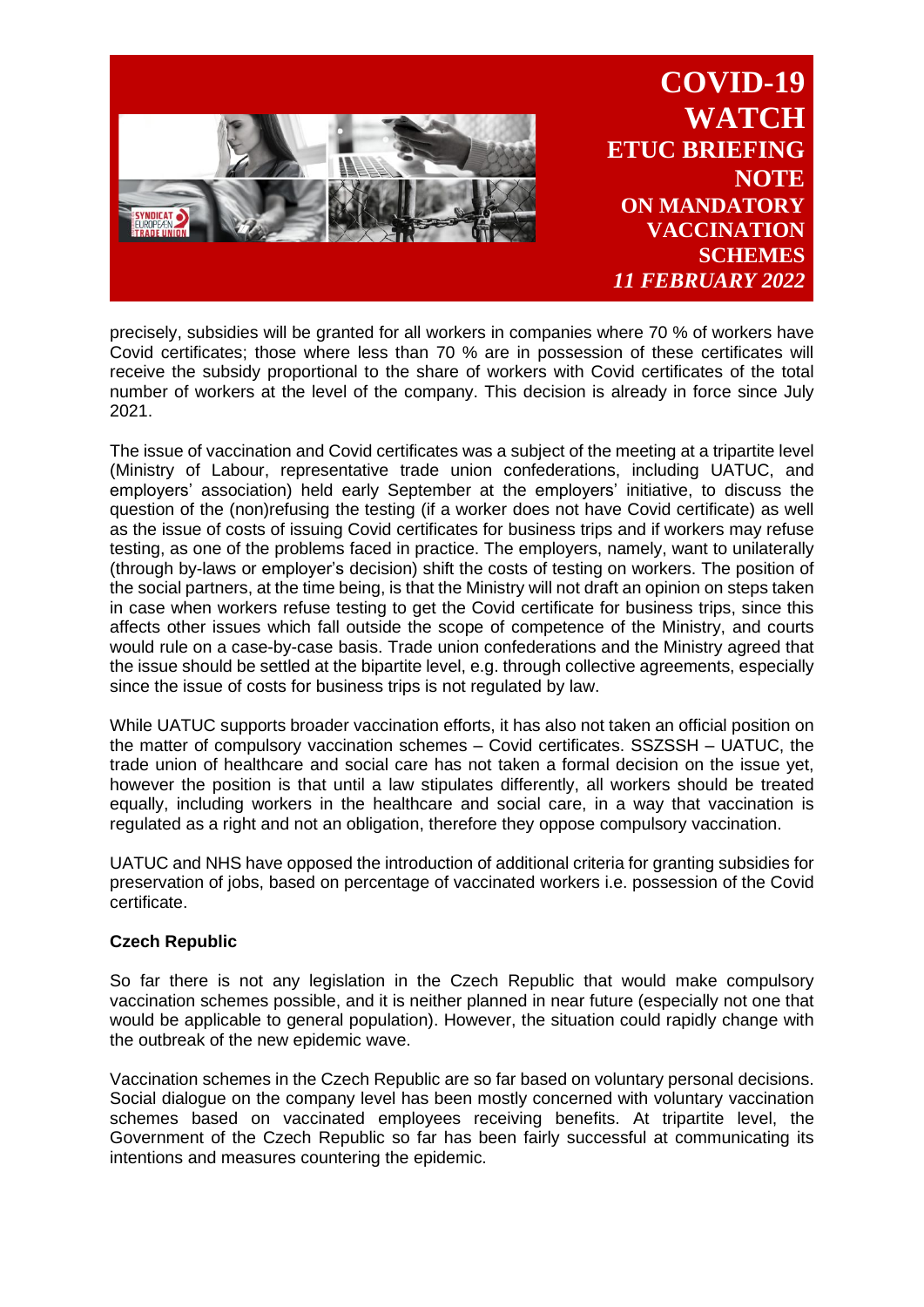

Czech Republic celebrated recently general parliamentary elections and the formation of new Czech executive is in process.

ČMKOS opts for voluntary vaccination schemes like those currently in effect. However, should the epidemic situation continue to deteriorate, ČMKOS would not oppose compulsory vaccination in specific circumstances and under very specific conditions, for example in health and social sectors or critical infrastructure with the possibility of refusal due to health, religion, conscience and similar reasons.

## **Denmark**

The government has introduced a new act that implements the tripartite agreement that was made on 12 November 2021 and gives employers the right to require employees to present a valid "corona passport". Employers will also be able to require employees to be tested for covid-19 and disclose the test results as quickly as possible. The employer may impose employment-related penalties on employees if they do not meet any statutory requirements.

## **Finland**

No general compulsory vaccination schemes have been established, but according to the Act for Infectious Diseases (not the labour code), vaccination schemes are compulsory in the health sector. This Act came into force prior to the outburst of Covid and at the time of its discussion, trade union participated in hearing where they expressed their opposition to compulsory vaccination, yet the Ministry of Health passed the law anyway which was latterly adopted in the Parliament.

The three Finnish confederations believe vaccination should be voluntary. They have, however, taken an active role in supporting and promoting vaccination, both for the general public and for specific professional groups (and especially in the health sector), as well as for the importance of observing the protective and preventive measures recommended, both for those who are vaccinated and for those who are not. The trade union confederations state that vaccination is an invasive measure and may include side effects or risks for certain people (e.g., due to their previous health condition). For this reason, both privacy and freedom of choice should be respected. An exception in this principle now would pose an unprecedented and undesirable example for other potential situations in the future.

In the light of the increase of infection cases due to the spread of the omicron variant, the Finnish Parliament approved on Dec 28th a temporary clause for year 2022, putting an obligation on the Finnish employers in the sector of health care and social services. These Employers must ensure their personnel working with vulnerable or aged patients has got covid vaccine protection. The employer should seek tasks without contact to vulnerable patients if the worker refuses to get vaccinations, but if such tasks are not available the Employer may stop offering employment without any compensation nor social security. Dismissal is not allowed. Only the workers with a diagnosed personal health issue preventing them to get a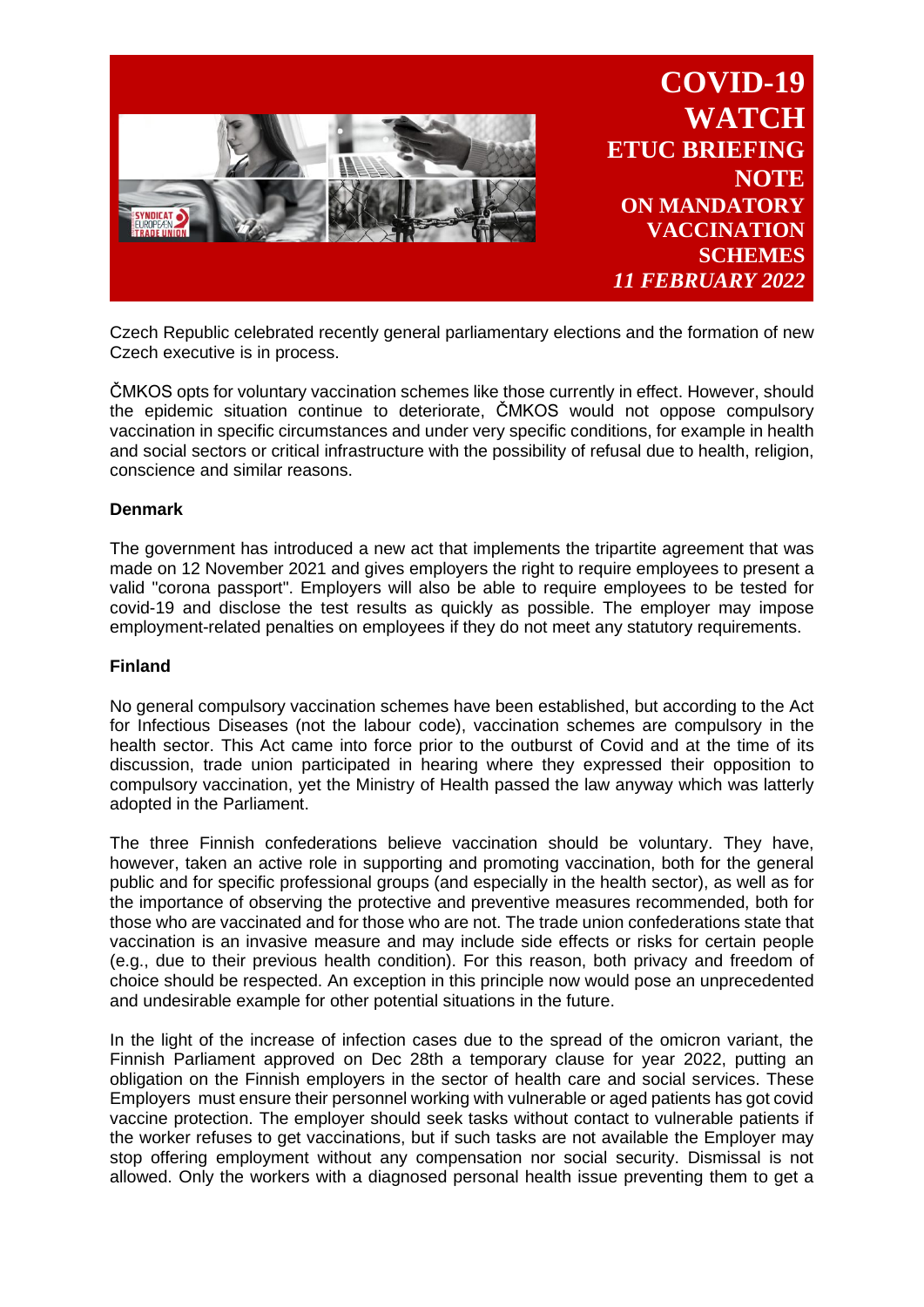

vaccine have the choice of continuing working by showing a negative Covid test every 72 hours.

Trade Unions did not oppose this legislation. There have been a few anti-vaccine demonstrations organized by groups of individuals.

The government has also called a working group in order to prepare a general "Covidpassport" for working life. It should be ready by February. The Finnish Trade Unions are actively participating in this working group.

## **France**

After a quite radical legal proposal, the final revised text by the Constitutional Council does not mention dismissal.

The Constitutional Council have modified a first quite radical legal proposal in which workers could be made redundant if they reject to get vaccinated. The new version stipulates that if workers in the identified sectors or workplaces where vaccination is deemed mandatory refuse to get vaccinated, employers can suspend the work contract and remuneration but not dismiss the worker. Within 3 days since the communication of the worker on his / her refusal to get vaccinated, employers have to consult with the worker in question to find an alternative (within the enterprise).

## **Germany**

On September 22<sup>nd</sup>, the Health Ministers for the Federal State and the 16 Länder decided the end salary compensation for employees who have not been vaccinated against Covid-19 and who have to undergo quarantine. Compensation shall continue to be granted to persons for whom there was no public recommendation for vaccination against COVID-19 in a period of up to eight weeks prior to the order of discontinuation or the ban on activities. The same applies if a medical contraindication to COVID-19 vaccination is confirmed by a medical test.

There is no legal obligation to be vaccinated against Sars-CoV-2, not even for certain occupational groups. It is also not currently expected that such an obligation will be introduced. In principle, the employer cannot demand employees are vaccinationed.

As there is no obligation to be vaccinated, the employer cannot take action against those who have not been vaccinated or do not intend to be. The employer therefore remains obliged, under the employment contract, to employ, regardless of the vaccination status. There must also be no discrimination in the employment relationship on the basis of vaccination status.

In contrast to this, in some federal states (e.g. Hamburg and Baden-Württemberg) there are legal ordinances that allow establishments to introduce a so-called "2G option", which allocates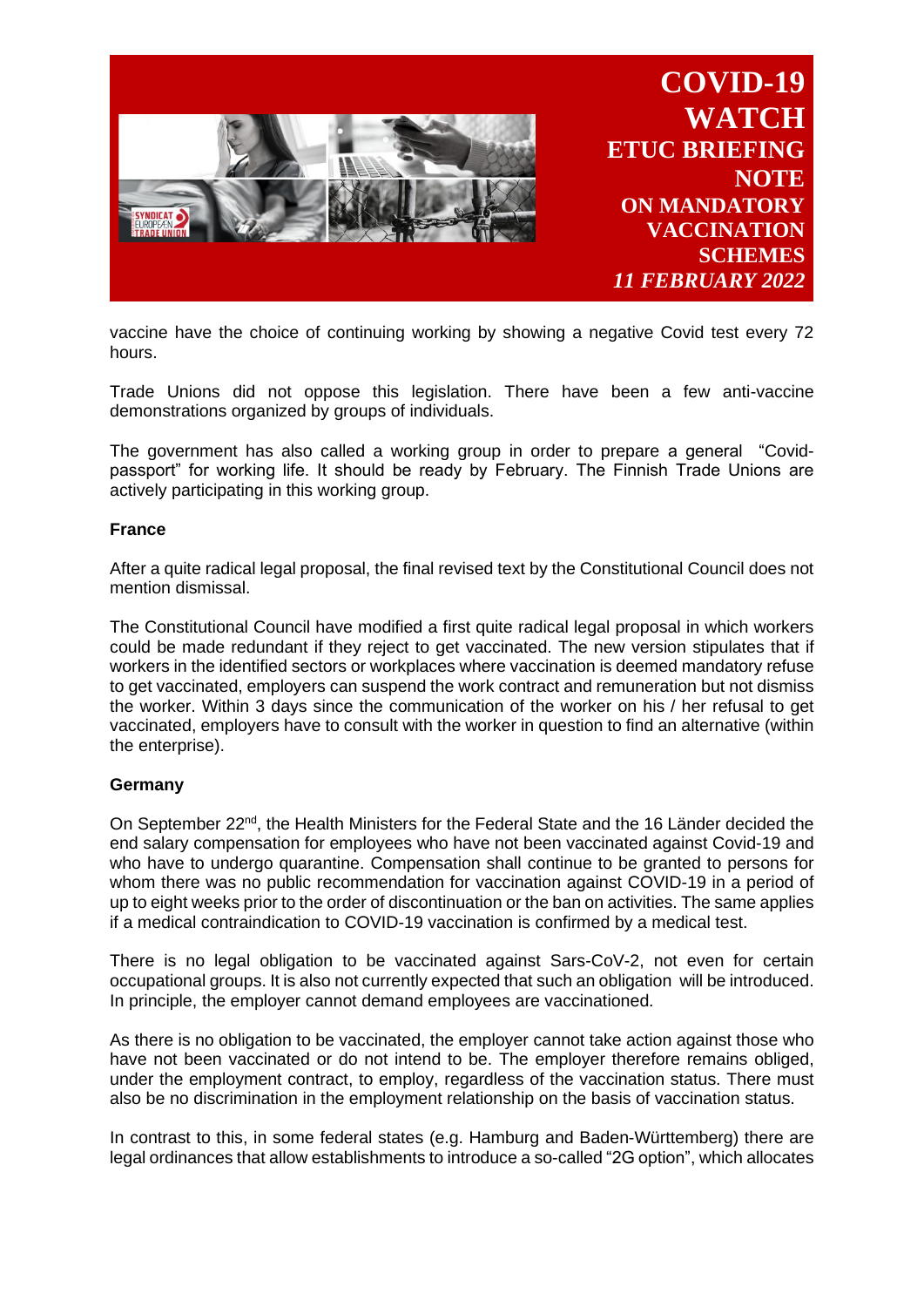

some public functions exclusively for vaccinated and recovered persons. Employees who work with the public or with customers are also to be covered by the "2G option", according to the regulations of the Länder. The effects of these models on employment relationships are to be very critically evaluated, but a legal classification is only possible by considering all aspects of the individual case and legal advice is therefore recommended.

A real debate on compulsory vaccination schemes has not taken place so far, since all politicians were against it until now. DGB supported this position. Vaccination is not an instrument of occupational safety and health and cannot replace it. Occupational health and safety must ensure safety and health at work regardless of the vaccination status of workers.

DGB also supports campaigns to get more people vaccinated voluntarily since it is more effective to promote the vaccination than to keep increasing the pressure on those who are not vaccinated. For months, the DGB and its member unions have been playing an active role in accelerating the pace of vaccination in Germany and they called on employers to promote vaccination and make them possible during working hours.

Nevertheless, as the example of Hamburg shows, there are some attempts to implement an indirect compulsory vaccination. DGB has taken a critical stand against this. Besides, DGB is against ending compensation for unvaccinated employees who are required to observe mandatory quarantine.

A compulsory vaccination scheme for workers in healthcare and care was established on 15th of March 2022. Since this date, people working paid or voluntarily in companies or institutions like hospitals, healthcare facilities, medical or dental practices, rescue services, public health institutions or care for elderly or people with disabilities (both inpatient and outpatient facilities) will have to show proof of vaccination or recovery. The law establishing the scheme was not the outcome of a social dialogue and was introduced to protect highly vulnerable groups. It will be repealed again on 1st of January 2023.

DGB has criticized the implementation of mandatory vaccinations for particular groups of workers. The law fails to effectively protect vulnerable groups, as their contacts by far cannot be not limited to the workers in the aforementioned sectors. Instead, it wrongly reduces the responsibility for protecting vulnerable persons to people working in certain institutions. The best protection will be achieved if the total number of infections in the entire population is significantly reduced and then remain constantly low, as thereby the risk of infections and breakthrough infections for both vulnerable people and people in contact with vulnerable people will stay low. Therefore, DGB claims that every person in the entire population who can be vaccinated also should be vaccinated. In addition to an improved strong vaccination campaign, the introduction of a general compulsory vaccination scheme could contribute to this purpose.

# **Hungary**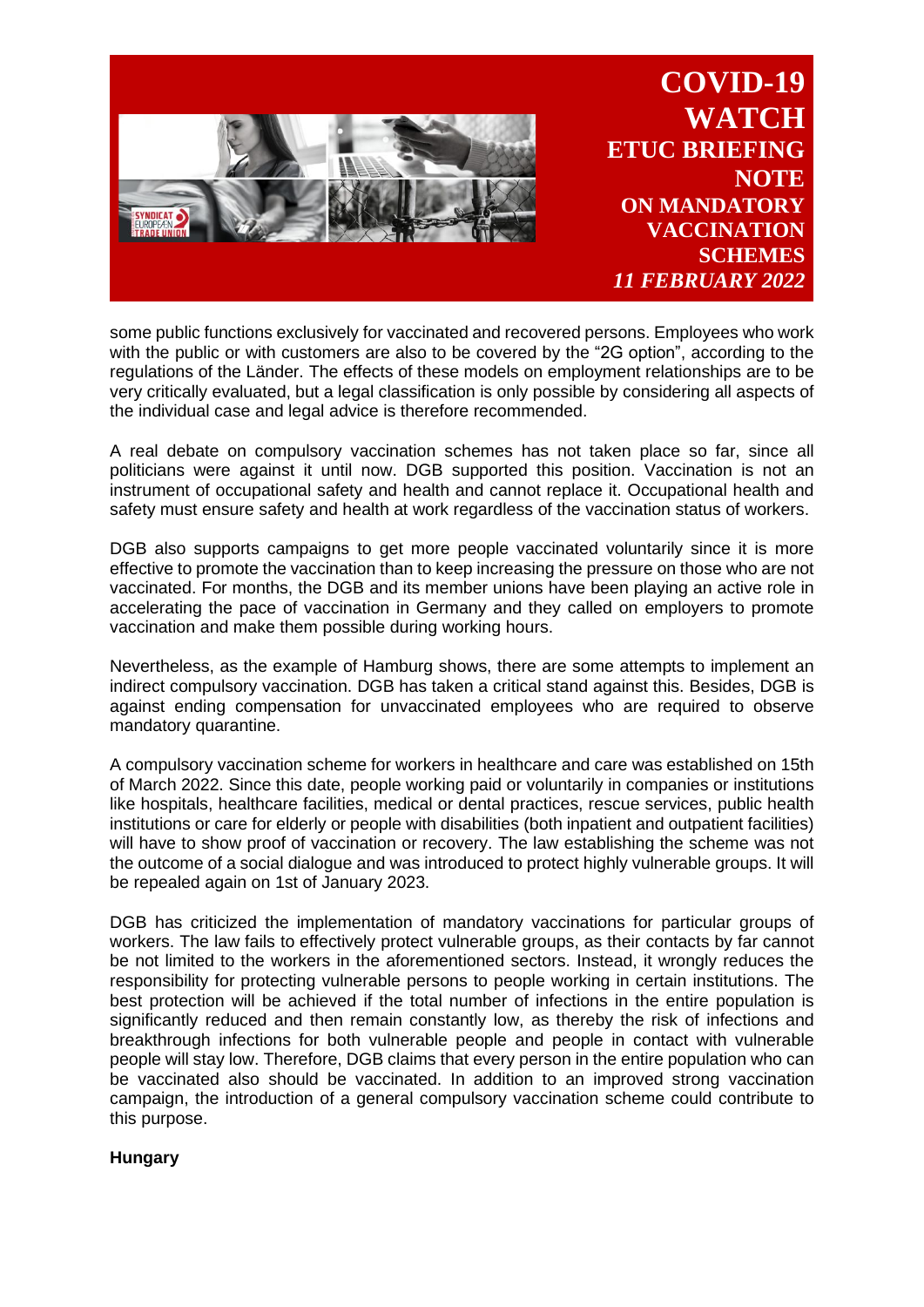

Vaccination has been declared compulsory in the health by law Government Decree 598/2021 (the Decree) which allows employers to order their employees to be vaccinated against covid-19 since 15 November 2021. If workers refused to take up the vaccines until the given date they were fired by the power of the regulation. No social dialogue negotiations took place at this regard.

SZEF adopted a closing resolution at its congress of May  $15<sup>th</sup>$ , it recommended all workers to be vaccinated voluntarily and wear the masks where it is mandatory by the local regulations (available at: [https://szef.hu/index.php/hirek/3884-a-szakszervezetek-egyuttmukodesi](https://szef.hu/index.php/hirek/3884-a-szakszervezetek-egyuttmukodesi-foruma-2021-majus-15-en-megtartott-xx-kongresszusanak-kongresszusi-zaronyilatkozata)[foruma-2021-majus-15-en-megtartott-xx-kongresszusanak-kongresszusi-zaronyilatkozata\)](https://szef.hu/index.php/hirek/3884-a-szakszervezetek-egyuttmukodesi-foruma-2021-majus-15-en-megtartott-xx-kongresszusanak-kongresszusi-zaronyilatkozata). This call was complemented with a demand to restoring and strengthening social dialogue, since this issue and other similar questions should be discussed with the social partners.

## **Italy**

Mandatory vaccination schemes for the prevention of SARS-CoV-2 infection have been set out in Italy for: the health professionals and healthcare workers who carry out their activities in public and private health, social and care facilities, pharmacies, para-pharmacies and professional practices; and workers employed in residential, social care and medical facilities. These are obliged to undergo free vaccination.

Where possible, the employer shall assign the worker who has not been vaccinated to duties that do not entail any risk of spreading the infection (even inferior in the occupational scale to those previously performed). When it is not possible to assign the worker to different tasks, no salary or any other remuneration shall be paid for the period of suspension. The suspension shall remain in effect until the mandatory vaccination is carried out or, in case of no vaccination, until the national vaccination plan is completed and, in any case, no later than December 31, 2021.

The mandatory vaccination requirement does not apply to the people exempted from the being vaccinated on the basis of appropriate medical certification.

There has been no consultation with the social partners on the above-mentioned measures regarding vaccination.

In Italy, besides the mandatory vaccination requirement for the workers of the sectors described above, there is a Green Pass requirement, which certifies one of the following conditions:

- Completed vaccination against SARS-CoV-2 at the end of the prescribed cycle.
- Recovery from COVID-19, with simultaneous termination of the prescribed isolation following infection with SARS-CoV-2, in accordance with the criteria established in the circular letters of the Health Ministry.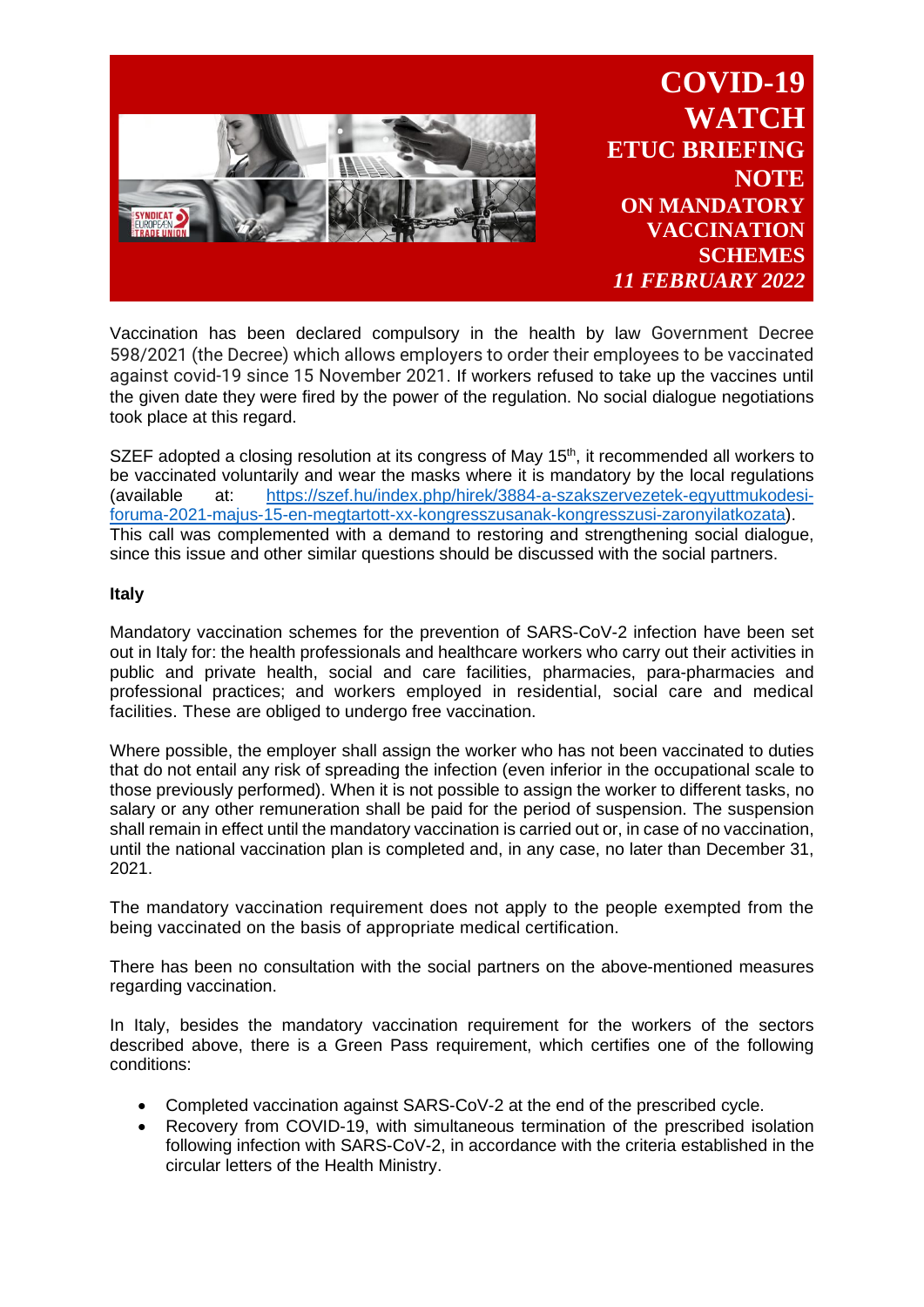

• Negative quick antigenic or molecular test for SARS-CoV-2 (the molecular test makes the Green Pass valid for 72 hours, while the quick antigen test is valid for 48 hours).

A decree adopted on September 21 and currently known as "Super Green Pass", established that the Green Pass will be mandatory from October 15, 2021 for all workers, both public and private, self-employed, professional firms, lawyers, commercial agents, domestic workers, caregivers, taxi drivers, freelancers and, in general, all subjects who carry out their work, training or voluntary activities in the workplace for any reason.

Public and private workers will not be allowed to enter the workplace if they do not show the Green Pass. In the absence of the Green Pass, both public and private workers will be considered unjustified absentees, from the first day. Special arrangements are in place for workers in private companies with up to 15 workers where, in the event of failure to provide the Green Pass, after the fifth day they will be suspended from work and may be replaced for the whole duration of the contract (but not beyond 10 days), renewable once. In all the abovementioned cases, there is no pay or any other remuneration, starting from the first moment of unjustified absence, with the right, however, to maintain the employment relationship, without disciplinary consequences.

Penalties are envisaged for the worker found without Green Pass in the workplace and for the employer who does not draw up the organisational arrangements for checks. The employer can formally appoint another person to carry out checks, which should preferably take place at the point of access to the workplace.

Measures regarding the mandatory application of the Green Pass have been discussed with the social partners, but the request to make the tests free for all unvaccinated workers has not been accepted. The free test is envisaged only for the workers exempt from being vaccinated on the basis of appropriate medical certification.

A decree law issued by the Italian government on 7 January contains new measures aiming at preventing the increase of Covid-19 infections, all employees over the age of 50, in both the private and public sectors, will be required to be vaccinated against Covid or have recovered from the virus to access their workplace.

## **Ireland**

There are not compulsory vaccination schemes against Covid-19 in Ireland. There are a number of legal obstacles to this, in particular rights to bodily integrity under the constitution that have been established by the Supreme Court. In 1965, the Supreme Court first recognised that the right to bodily integrity is protected by Article 40.3.2 of the Constitution. That was more recently affirmed by the Supreme Court in a case about talking blood for a test from an infant whose parents objected to the procedure. It is now well settled that a person may not be required to undergo a medical procedure against their will. Even where a person is incapable of making a decision concerning their own welfare, a necessary medical procedure can only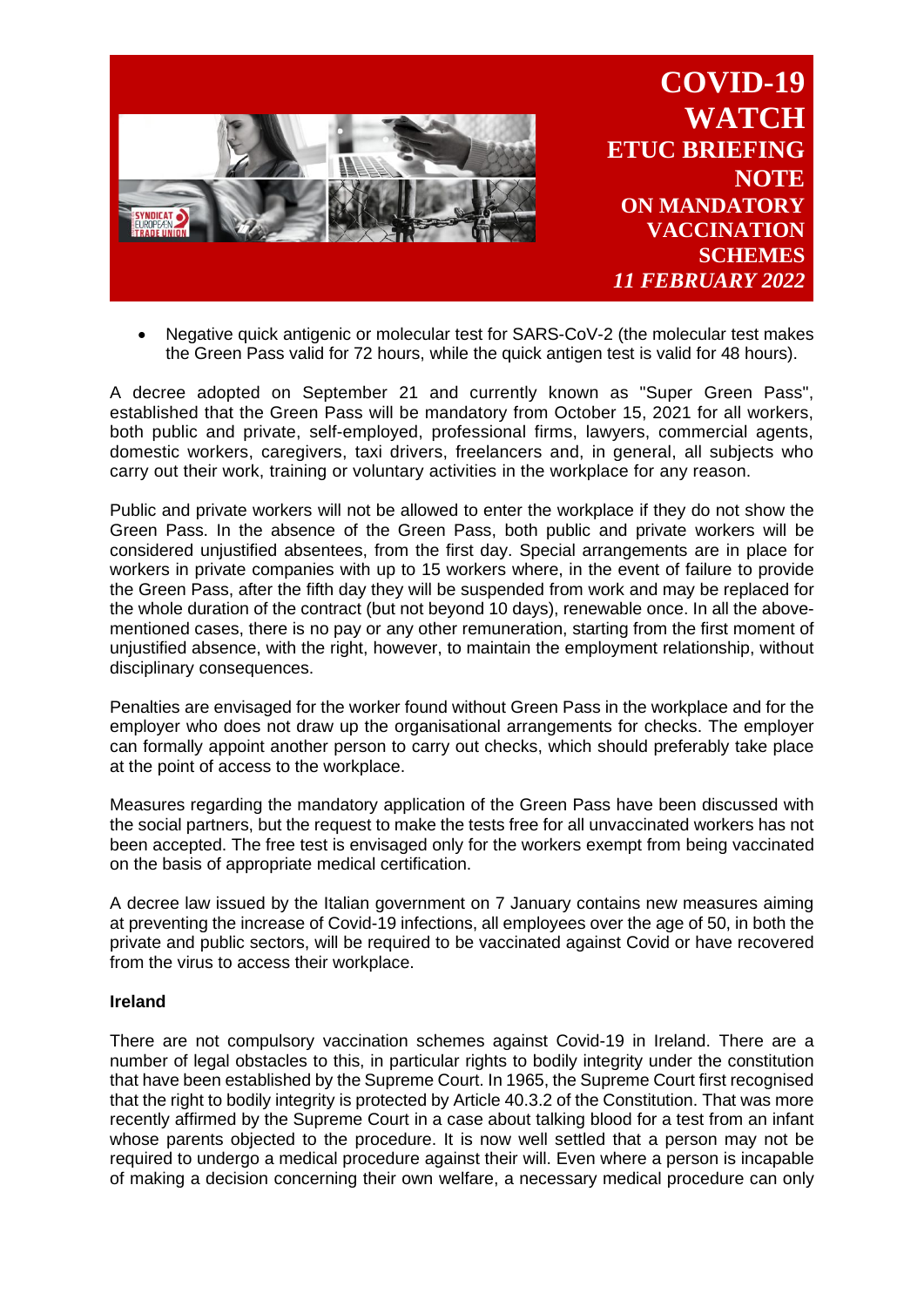

be undertaken when there is a court order. The right to bodily integrity is also protected by Article 8 of the European Convention on Human Rights.

In regard to the second question, ICTU has encouraged vaccination and Ireland now has one of the highest vaccination rates in Europe. Notwithstanding the fact that there has been widespread participation in the vaccination programme, there are cohorts of workers who may not be vaccinated. However, ICTU agrees with the Government's non- mandatory approach and accepts that there are strong Constitutional, legal and human rights reasons underpinning same. While the issue will inevitably result in some conflict in workplaces, ICTU believes that this should be managed within an overall framework agreement with the employer, in both the public and private sectors.

While there has been consideration by the national authorities of the situation for Health Care Workers (HWCs) there is no change in the policy of voluntary vaccination. The current agreed position with HSE (national health body) and the Trade unions is that vaccination is voluntary not mandatory. All parties favour and encourage it on an informed basis.

Where a HCW refuses a vaccine there is a Mandatory Risk assessment to establish whether there is any higher risk to themselves or others by remaining in their current position. Redeployment to alternative work is only considered if the risk assessment determines that the risk requires it. The take up of vaccines by HCWs in Ireland is high. The overall rate of vaccine uptake in Ireland is high, with 170.3 doses per 100 habitants administered, among the higher rates in the EU.

## **Latvia**

The government has introduced the obligatory vaccination for almost all sectors of economy. The decision was passed despite objections by trade unions.

The state of emergency is announced from 11.10.2021 to 11.01.2022 with telework announced to all workplaces where this is possible and curfew hours every day 20:00-05:00.

In the public sector:

- Obligatory vaccination is required for all employees in the public sector, including municipalities, educational institutions, medical institutions, security and rescue services and prisons in force from 15.11.2021 disregarding whether they work remotely or perform work duties on site
- State paid COVID-19 test is provided for those who started vaccination (received 1 dose of vaccine).
- Unpaid suspension or downtime for workers without Covid-19 certificate (proof of vaccination or recovery).

In the private sector: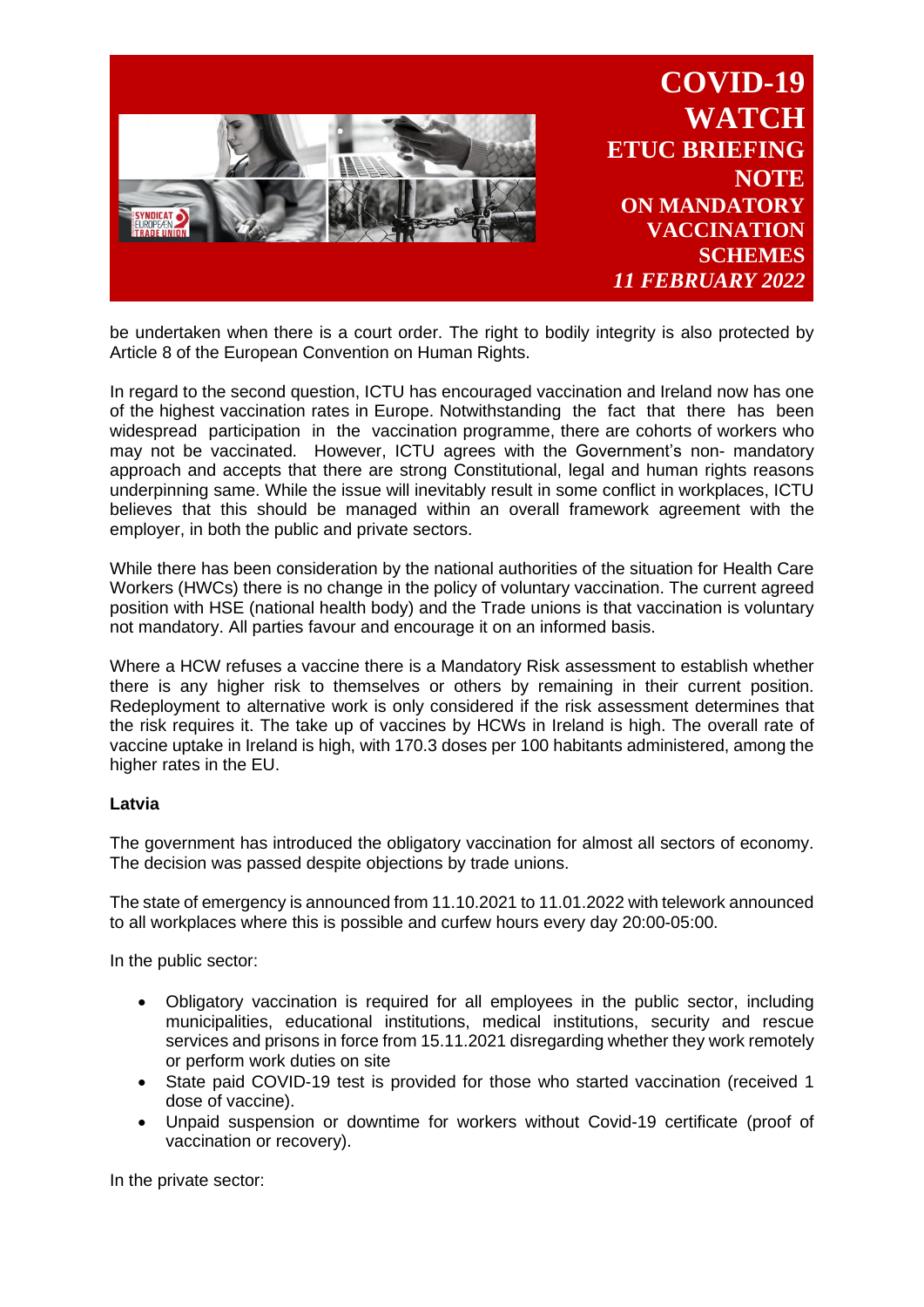

**COVID-19 WATCH ETUC BRIEFING NOTE ON MANDATORY VACCINATION SCHEMES** *11 FEBRUARY 2022*

- Office/on site work is allowed only if telework is not possible, and with Covid-19 test to be presented every day for both vaccinated/recovered and non-vaccinated persons
- The employer has a duty to assess the work duties and working conditions on site of each employee, including volunteers and persons with outsourced service contracts, determining the risk of infection and the potential risk to health of other persons. On the basis of the abovementioned assessment of the risk of infection at the working place, assessing each case individually and taking into account the principle of proportionality, justice, and equality, an employee shall be requested to have a vaccination certificate or certificate of recovery if any of the following circumstances exist:
- If the employee, during performance of work duties, is in direct contact with customers, comes into physical contact, or continuously is closer than two metres from a customer, or several employees perform work duties in continuous mutual communication, come into physical contact, or continuously are closer than two metres.
- If the employee has increased possibilities to become infected by being in direct communication and contact with a large number of persons who state of health is unknown.
- If the on-site work duties of the employee are of critical importance to the public, and also to ensuring the continuity of the operation of an undertaking or institution.
- From 15 December 2021 employees, including volunteers and persons with outsourced service contracts who are not mentioned in previous points and who perform work duties on site shall need a vaccination certificate or certificate of recovery. Therefore, from 15 December all employees in all sectors of economy will be required to be vaccinated or recovered.
- Employees who do not present proof of vaccination or recovery have to be suspended from duties or sent to downtime. The employer has no obligation to provide payment for this period and has a right to search for new employees to fill the position.

The emerging regulation to be confirmed by the Parliament in the next days

The government developed the draft amendment to the Covid-19 Infection Control Law to deal with the gap in legal regulation, namely, the employer has to require COVID-19 certificate, however, has no right to dismiss employee if there is no certificate. In this case the employee will be entitled to a severance payment in the amount of only one monthly salary disregarding the previous period of employment. This is a significant deterioration of employees' rights, as currently the Labour Law provides for the length of service to be taken into account when calculating the amount of severance pay.

The draft law has to be adopted by the Parliament. The draft amendment to the Covid-19 Infection Control Law stipulates that after January 11, the employer will have the right to immediately dismiss an employee if he or she does not have an active Covid-19 vaccination or disease certificate. The Ministry of Justice points out that if an employee has not obtained a Covid-19 vaccination or disease certificate, which is necessary for the performance of work duties, this is a sufficient reason to consider that this person does not correspond to the work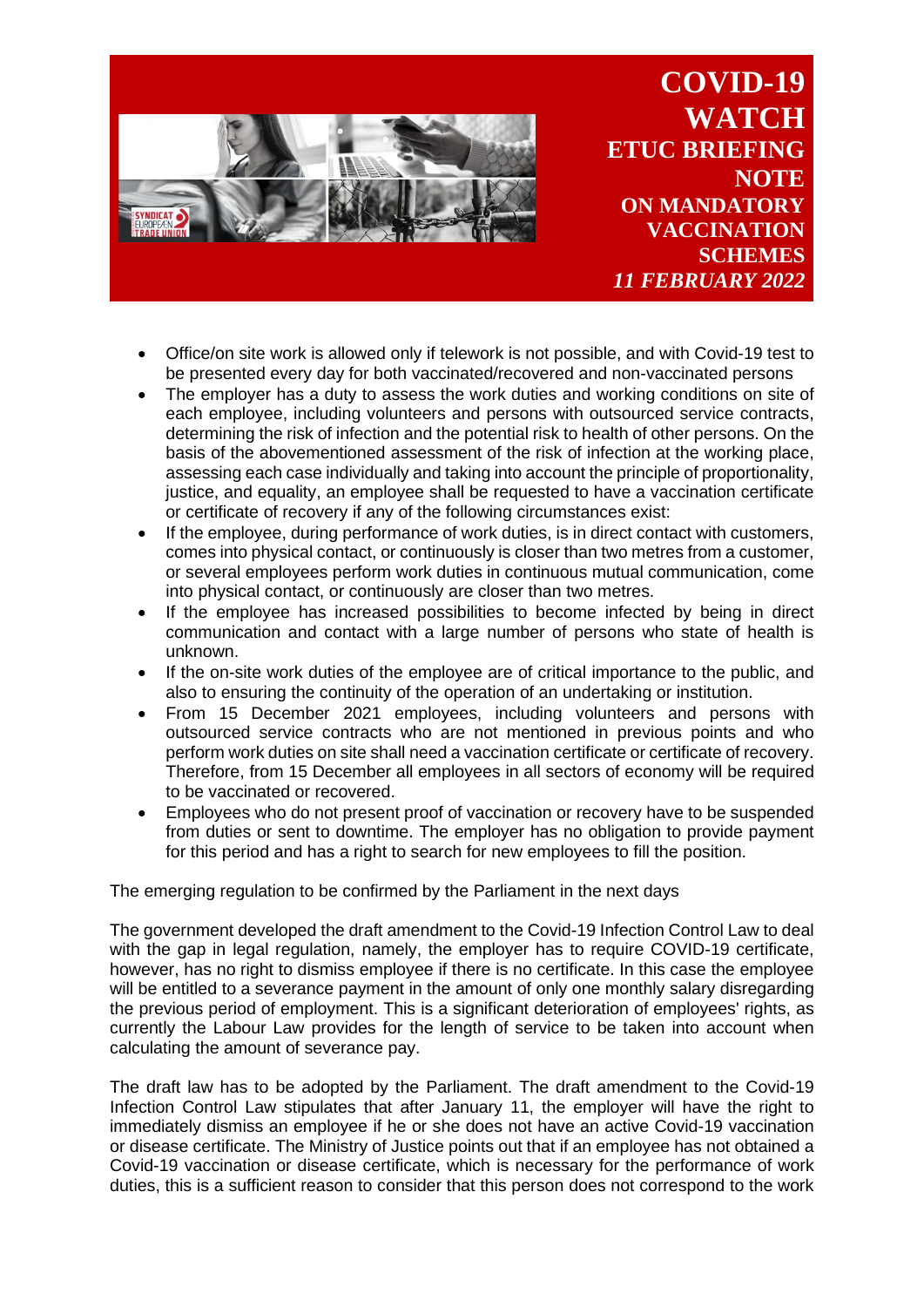

to be performed. Among other things, the draft law stipulates that if it is not possible for the employer to transfer the employee to another suitable job or position or ensure the employee's duties remotely, the employer has the right to suspend the employee from work or determine downtime due to the employee 's fault, without paying him/her for the time of suspension or downtime.

LBAS maintains strong objections to the adopted possibility provided for the employer to suspend an unvaccinated employee (official) without maintaining remuneration and calls on the Parliament not to support the disproportionate and redundant legal regulation developed by the government allowing to dismiss workers without proof of vaccination or recovery.

LBAS understands the concerns and desire to achieve faster levels of public immunity through vaccination and disease, while LBAS supports voluntary vaccination and positive motivation of people.

At the same time, LBAS underlines that the right to work means not only the right to be professionally realised but also a possibility to provide means of subsistence for workers and their families. This right can be restricted only in limited cases where there are no alternative means to reach legitimate aim. LBAS considers the adopted and planned regulation as unproportionate and emphasizes that the virus transmission chain can be interrupted by other alternative instruments that are less "painful" for workers and employers and more socially friendly, such as telework, the use of nose and mouth shields, company and industry safety protocols, regular testing, isolation of patients, stricter border control.

The absence of vaccination or disease certificates is not acceptable as a reason for dismissing an employee.

The draft law envisages a significant deterioration of the legal position of an employee, as it entitles the employer to pay a lower severance pay (only one monthly salary) than is labour laws.

The draft law does not provide for the possibility for an employee who does not wish to be vaccinated to terminate the employment relationship immediately and receive a severance pay, as provided, for example, in Section 100, Paragraph five of the Labour Law.

LBAS draws attention that these issues have not been discussed in the social dialogue. LBAS has repeatedly appealed to the Cabinet of Ministers and the Parliament, but the opinion of the social partners has not been taken into account, therefore LBAS together with its member organizations are considering the possibility to apply to the court for these significant deteriorations of employee rights.

In addition, the existing Law must stipulate that prior to making decisions that may significantly affect working conditions and employment, such as epidemiological requirements at the work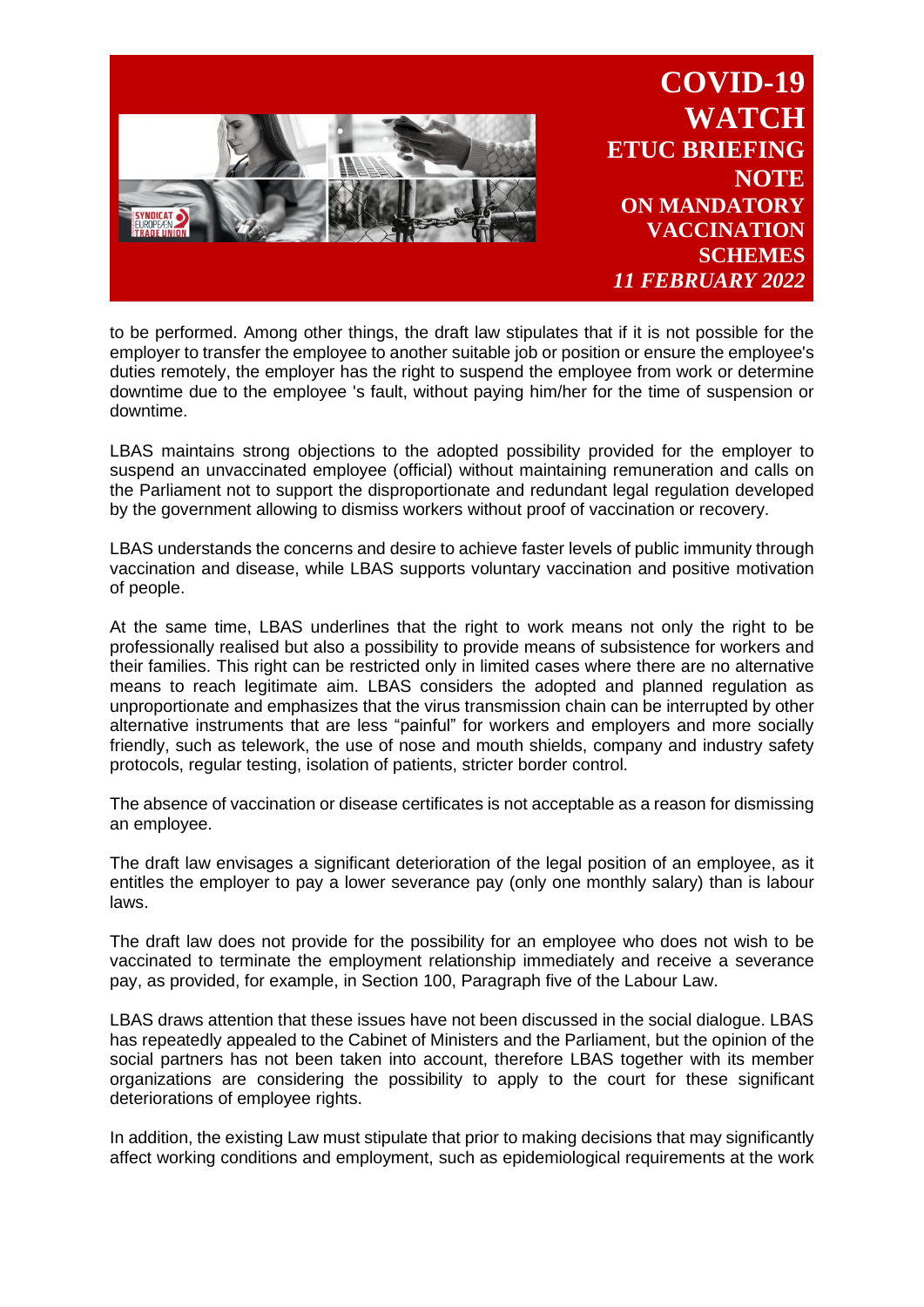

place, in accordance with the provisions of Article 11 of the Labour Law, the employer shall consult the trade union of employees (officials).

LBAS demands that the legislative acts provide for a special state-paid rehabilitation program, as well as for receiving "green corridor" services, state compensation for treatment, examinations, care and other costs from the state budget if a vaccinated person has complications, loss of ability to work, or death.

## **Lithuania**

No compulsory vaccination schemes have been established in Lithuania. However, mandatory test should be undertaken every 7-10 days in the following sectors: health care; social services and activities; education; pharmacies; international freight transport; public transport and private transport of passengers; leisure; entertainment; and cultural activities (if organising events or providing visitor service); catering; public administration; industry; army; retail; and migration services. Vaccinated workers or those who can proof recovery are exempted from this obligation.

The development of these schemes is a result of an uneven process of social dialogue. The Lithuanian trade unions secured that those workers who are not vaccinated would not be suspended from work and that tests would be free for workers. Currently the Lithuanian Trade Union Confederation is seeking to ensure that the testing time would be considered as working time, a demand that faces opposition from some employers.

While supporting the importance of vaccination for workers, LPSK is against mandatory vaccination schemes. The Confederation states that those workers who are not vaccinated should not be suspended from their work, a demand which has successfully been respected.

## **Luxembourg**

No mandatory vaccination schemes have been implemented in Luxembourg.

On October 18th, a new controversial Covid law was passed by the Luxembourgish government with a small majority and it was in place until December 18th. Starting November 1st, the Covid Check system ("3G", meaning vaccinated, recovered or certified test) becomes mandatory and it will not only cover hospitals and care facilities but also the hospitality sector. Employers could introduce the Covid Check system in their companies. However, selfadministered Covid tests (rapid self-tests) were no longer valid, and the costs of certified PCRtests had to be borne by the individuals unless prescribed by a doctor. Trade unions criticized the ambiguity of the text of the law, which could lead to abuse by the employer and place further financial burden on workers. They demand that employees should not be sanctioned in any case, any direct costs related to the Covid Check system must be paid by the employer, the time needed to take a (certified) test to enter the workplace, must be credited as working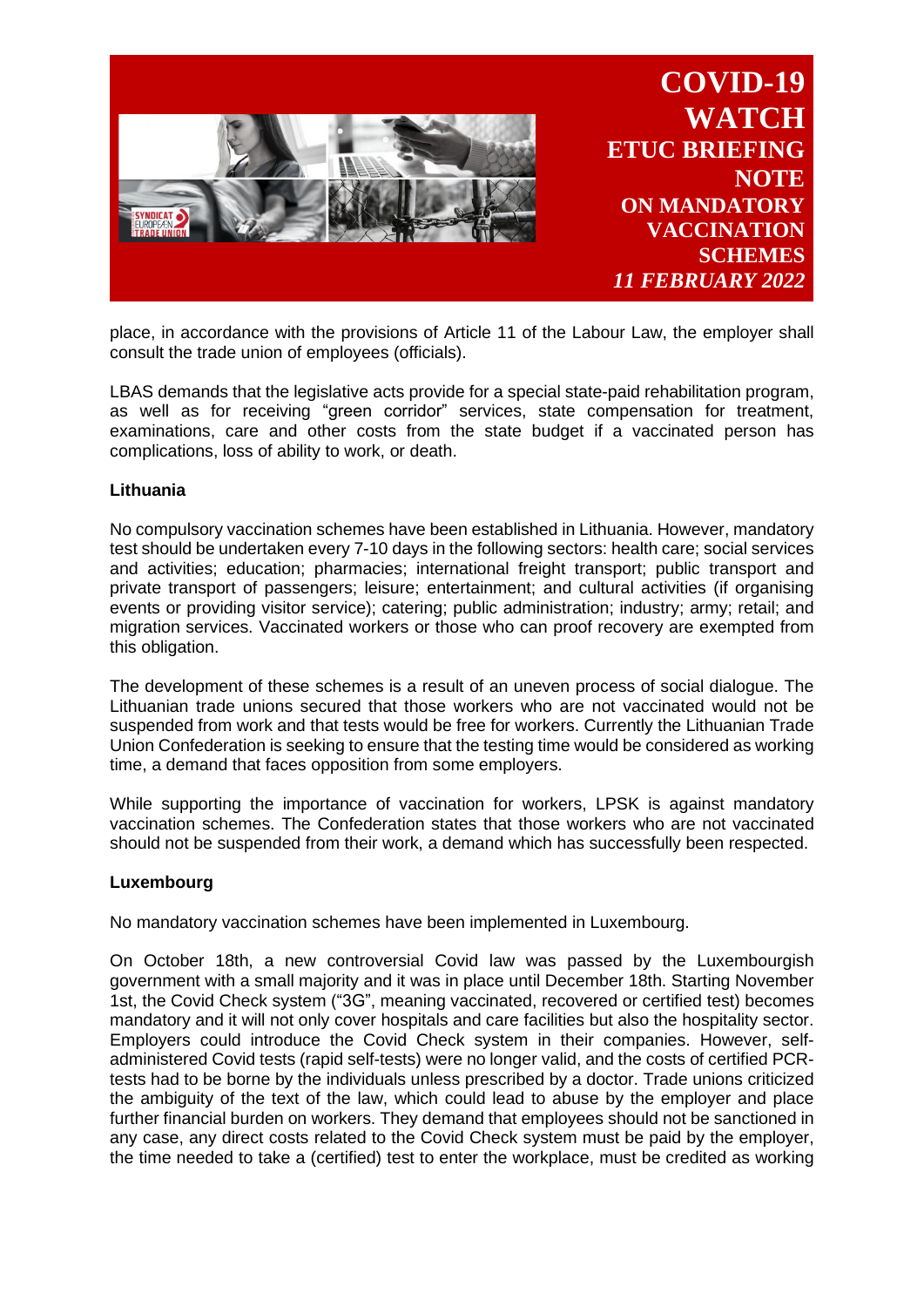

time and the provisions regarding the protection of personal data (GDPR) must also be respected in the context of the Covid Check system.

On December 16<sup>th</sup> 2021, the Luxembourgish Chamber of Deputies voted a new Covid law that introduces legislative modifications. The new rules will apply from 17 December 2021 on and will remain in force until 28 February 2022. From 15 January 2022 employees will have to present a complete vaccination certificate, a recovery certificate, a certified PCR-Test or a certified rapid antigen test at their workplace (the so-called 3G-regime). To verify if workers are in possession of one of the above-mentioned documents, the employer is granted the permission to keep record of this information. However, the listing of employees must be voluntary and should only contain the name of the employees and the period of validity of their vaccination or recovery certificate. As soon as the validity is expired, the list must be destroyed.

It should be noted that the validity of Covid-Tests has also been adjusted. PCR tests that had a validity of 72 hours are from now on only valid for 48 hours. The validity of a SARS-CoV-2 certified rapid antigen tests has been reduced to 24h instead of the previous 48h.

Major modifications have also been foreseen for gatherings:

- 1-10 people: no restrictions
- 11-50 people: social distancing + mask. In case of a private event, the Luxembourgish health department must be informed (can be replaced by CovidCheck regime without social distancing + mask)
- 51-200 people: social distancing + mask+ people must have to sit down (can be replaced by CovidCheck regime without social distancing + mask)
- 201-2,000 people: Covid-Check 2G regime is mandatory. This means that people attending such an event must be able to present either a valid vaccination certificate or a certificate of recovery (except for gatherings for demonstration purposes, outdoor markets, and public transport)
- Above 2,000 people: a health protocol must be presented to the Health Department in advance, who can later decide to accept or refuse the request.

After the introduction of a former Covid law on 18 October 2021, trade unions had criticized the ambiguity of the text which could lead to abuse by the employer. In fact, trade unions placed particular emphasis on specific key issues to protect workers. 1) The Covid-Check should not lead to dismissals, and 2) that the absence of a valid CovidCheck should not lead to disaffiliation from social security. The new Covid law brings more clarification on these points, inter alia, it is stipulated in the text that the inability or the unwillingness to present a valid CovidCheck is not a valid reason for dismissal. Similarly, social security affiliation will be maintained.

**Malta**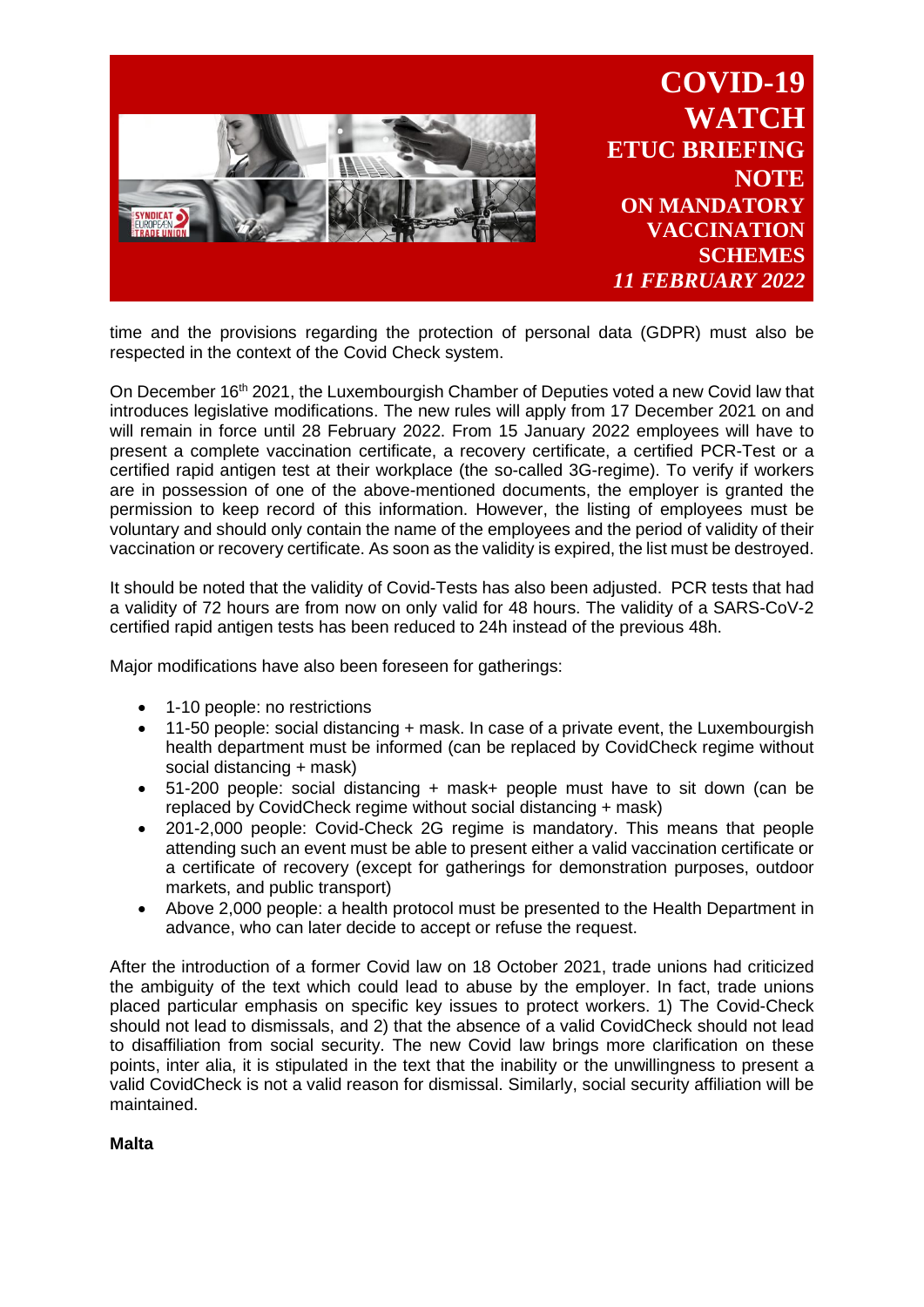

Until Spring 2021, the government had publicly reiterated that it would not impose inoculation upon Maltese residents or citizens. Nevertheless, in July 2021, the prime minister stated that employers should try to convince workers to get vaccinated.

# **Poland**

On 18 January 2022 all Polish social partners (the 3 trade union confederations NSZZ Solidarność, OPZZ, and FZZ and the 6 association of employers), members of the Social Dialogue Council called the Polish Government to introduce in Poland a compulsory vaccination scheme for COVID-19.

## **Portugal**

In Portugal, vaccination against COVID 19 is not mandatory under any circumstances. Vaccination in Portugal is generally not mandatory.

The CGTP-IN understands that the requirement to be vaccinated would be completely unacceptable and a clear violation of the Constitution of the Portuguese Republic, as it would violate the principle of equality that the fundamental law stipulates. The CGTP-IN understands that any discrimination in access to employment and work, namely in terms of health conditions, should be prohibited. The Confederation supports nonetheless the importance that companies develop, as part of their occupational health and safety services, information campaigns advising workers to opt for vaccination against COVID-19.

Regarding the compulsory testing schemes, the CGTP-IN also understands that there is no legal basis for employers to demand systematic and massive testing of workers and to impose on workers the cost of testing (as some employers have been trying to do).

## **Slovenia**

ETUCE and ZSSS reported for the COVID-19 WATCH ETUC BRIEFING NOTE ON MANDATORY VACCINATION SCHEMES 4 OCTOBER 2021 that the government adopted the "Ordinance on the method of meeting the condition of morbidity, vaccination and testing to curb the spread of SARS-CoV-2 virus infections" in which the article 10.a stipulated that from 1 October 2021 on civil servants in state administration (government, ministries and administrative units) must meet PC criteria (either the proof of vaccination or proof of recovery from Covid-19). As in practice this meant compulsory vaccination or risk in some cases of losing their job, the policemen trade union demanded the ruling of the Constitutional court on this.

The Constitutional Court's final decision is that article 10.a of the Ordinance infringes the Constitution of Republic Slovenia. The court argued that PC criteria is comparable to mandatory vaccination and should be, therefore, regulated in the articles 22 and 25 of the Communicable Diseases Act and not in a government ordinance. The constitutional Court in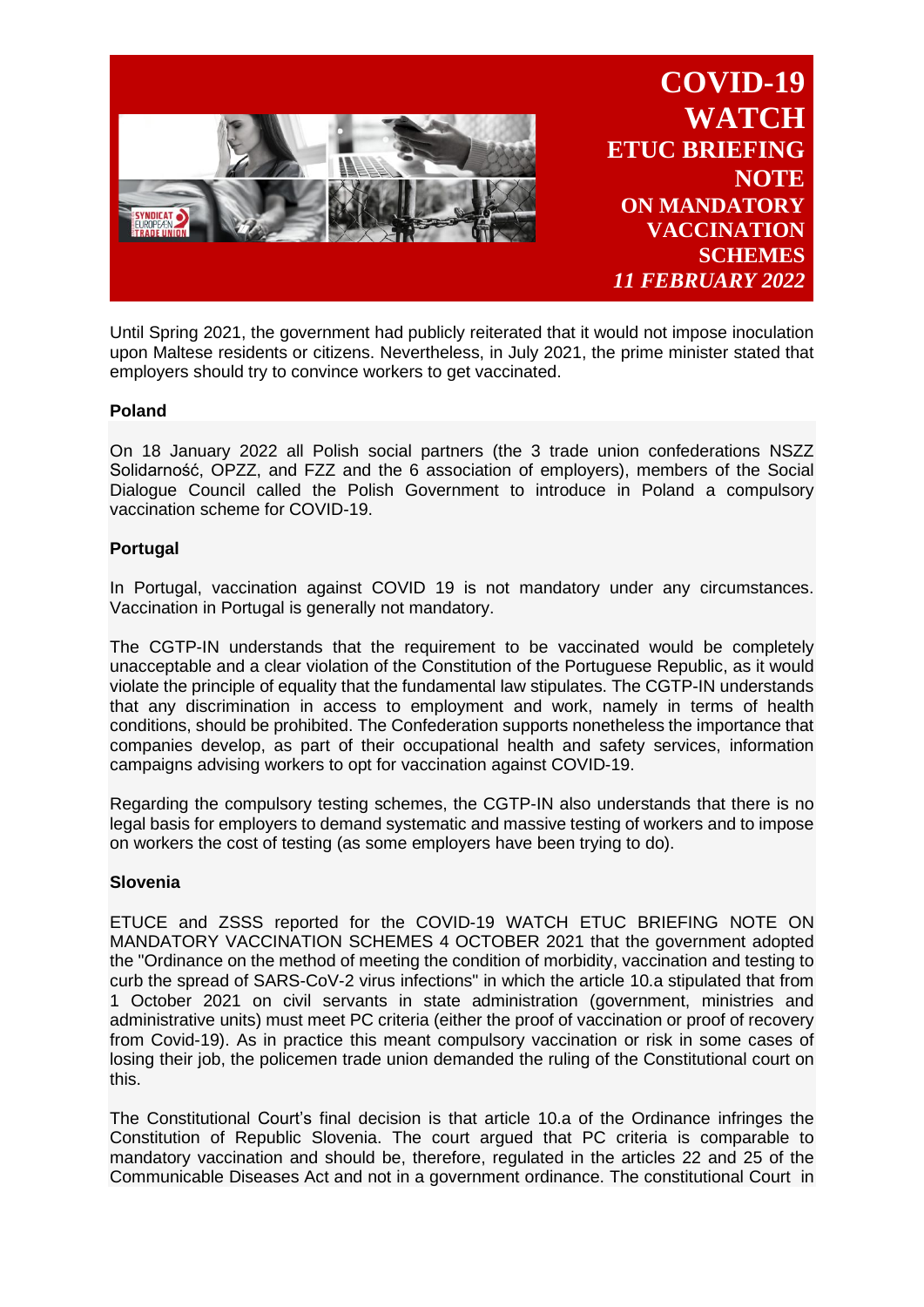

**COVID-19 WATCH ETUC BRIEFING NOTE ON MANDATORY VACCINATION SCHEMES** *11 FEBRUARY 2022*

its decision did not take a stand on the proportionality of the measure in certain occupations. It simply clarified that it should be regulated in a law (adopted by the parliament and not by the government). The Constitutional Court, however, remarked that the article 10.a of the ordinance was exclusively about accessibility to the workplaces in state administration.

According to Ordinance on the temporary measures for the [prevention](https://eur01.safelinks.protection.outlook.com/?url=http%3A%2F%2Fpisrs.si%2FPis.web%2FpregledPredpisa%3Fid%3DODLO2622&data=04%7C01%7Cidoreste%40etuc.org%7Cc0223eb8157c4a5007d108d9d74eac38%7C7a57d45075f34a4da90dac04a367b91a%7C0%7C0%7C637777556076158943%7CUnknown%7CTWFpbGZsb3d8eyJWIjoiMC4wLjAwMDAiLCJQIjoiV2luMzIiLCJBTiI6Ik1haWwiLCJXVCI6Mn0%3D%7C2000&sdata=udXmMGpTIeFh8RQBGYNKVyyCzyuV5mVOaV8rk70fAwg%3D&reserved=0) and control of infectious disease [COVID-19](https://eur01.safelinks.protection.outlook.com/?url=http%3A%2F%2Fpisrs.si%2FPis.web%2FpregledPredpisa%3Fid%3DODLO2622&data=04%7C01%7Cidoreste%40etuc.org%7Cc0223eb8157c4a5007d108d9d74eac38%7C7a57d45075f34a4da90dac04a367b91a%7C0%7C0%7C637777556076158943%7CUnknown%7CTWFpbGZsb3d8eyJWIjoiMC4wLjAwMDAiLCJQIjoiV2luMzIiLCJBTiI6Ik1haWwiLCJXVCI6Mn0%3D%7C2000&sdata=udXmMGpTIeFh8RQBGYNKVyyCzyuV5mVOaV8rk70fAwg%3D&reserved=0) the PCR testing must be carried out every 72 hours and in case of HAG testing every 48 hours.

The employer's cost for testing is covered by the state budget in the amount of 92,50 euro per worker per month (article 56 of the new Act on Additional Measures to Stop [Spreading](https://eur01.safelinks.protection.outlook.com/?url=http%3A%2F%2Fpisrs.si%2FPis.web%2FpregledPredpisa%3Fid%3DZAKO8506&data=04%7C01%7Cidoreste%40etuc.org%7Cc0223eb8157c4a5007d108d9d74eac38%7C7a57d45075f34a4da90dac04a367b91a%7C0%7C0%7C637777556076158943%7CUnknown%7CTWFpbGZsb3d8eyJWIjoiMC4wLjAwMDAiLCJQIjoiV2luMzIiLCJBTiI6Ik1haWwiLCJXVCI6Mn0%3D%7C2000&sdata=3PKvuC%2BjkQNQQ0a3Cf2qjJxy%2B93BYnaBviYoRkCUFqE%3D&reserved=0) and Mitigate, Control, Recover and Eliminate the [Consequences](https://eur01.safelinks.protection.outlook.com/?url=http%3A%2F%2Fpisrs.si%2FPis.web%2FpregledPredpisa%3Fid%3DZAKO8506&data=04%7C01%7Cidoreste%40etuc.org%7Cc0223eb8157c4a5007d108d9d74eac38%7C7a57d45075f34a4da90dac04a367b91a%7C0%7C0%7C637777556076158943%7CUnknown%7CTWFpbGZsb3d8eyJWIjoiMC4wLjAwMDAiLCJQIjoiV2luMzIiLCJBTiI6Ik1haWwiLCJXVCI6Mn0%3D%7C2000&sdata=3PKvuC%2BjkQNQQ0a3Cf2qjJxy%2B93BYnaBviYoRkCUFqE%3D&reserved=0) of COVID-19).

ZSSS has issued several documents in which it explains that the employer may recommend vaccination to the employees but shall not discriminate in any way workers who are not vaccinated.

ZSS has no intention to take a stand on compulsory vaccination. While understanding that vaccination is a personal decision, ZSSS recommends to its members and all Slovenian workers to get vaccinated against Covid-19. A considerable amount of people in Slovenia have strong personal concerns regarding safety of covid vaccines and the anti-vaccination civil movement is very active on social media. The results of the last government survey on the vaccination situation in Slovenia reported that as many as 29,1 % of surveyed persons said that they have no intention to be vaccinated.

The Slovenian Communicable Diseases Act stipulates that new annual rules on the vaccination and chemoprophylactic programme that determines which vaccines are mandatory for different groups of people should be adopted every year. The groups set up so far are: 1 pre-school youth, 2- youth included in all levels of education, 3- employed, 4- the rest of population, 5- international passengers, 6- groups with special risk that need medication protection, 7- emergency situations in which population needs protection by vaccination and medication.

A public consultation on the draft Rules on the vaccination and chemoprophylactic programme for 2022 was launched and remained open until January 18<sup>th</sup> (see https://euprava.gov.si/drzava-in-druzba/e-demokracija/predlogi-predpisov/predlog-

predpisa.html?id=13787). For the first time covid-19 was included to the draft list of mandatory vaccinations for workers. The instruction of the draft rules is that the individual employer in their OSH safety statement and risk assessment document determines which are the workplaces where covid-19 vaccination is mandatory.

Since this issue was not discussed through social dialogue at national level, ZSSS communicated its position on the draft rules within the public consultation process (see in SI https://zssszaupnikvzd.si/wp-content/uploads/2022/01/Pravilnik-o-programu-obveznega-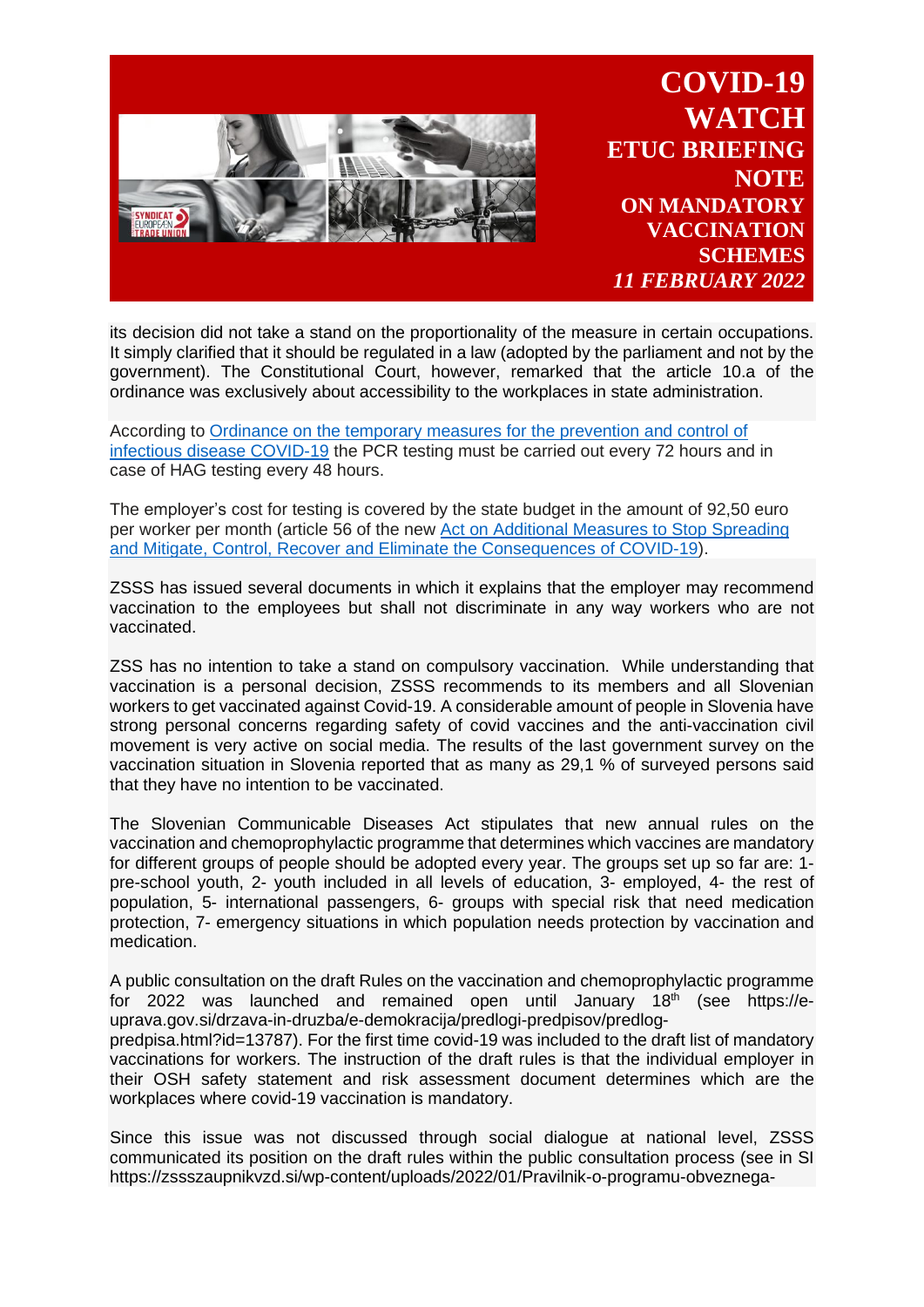

cepljenja-2022-stalisce-ZSSS.pdf). The position of ZSSS is that the proposed rules for 2022 are unacceptable as: (first) this would be infringement on Slovenian constitution as covid-19 is still not listed in the Communicable Diseases Act as mandatory vaccination disease, (second) the individual employer is free to include also workplaces where mandatory vaccination is a disproportionate measure and (third) because such rule would cause inequality within the same profession groups.

At the moment the draft rules are still in the process of intergovernmental coordination following the end of public consultation.

Some employers are pressuring their employees to get covid-19 vaccinated. Some if the threats reported against non-vaccinated workers include layoffs, wage reduction, or salary downgrading. Some of those threats have been even carried out. Worker performance might also be evaluated according to their vaccination status. Another employer tactic is to introduce group bonus which is paid out only if the entire worker group is vaccinated. This causes disputes among the vaccinated and non-vaccinated co-workers. All this goes in some cases to the point of harassment and discrimination.

## **Slovakia**

Vaccination schemes are voluntary and financed by the public health insurance (without any additional fees for all categories of employees).

The trade union movement has not taken a position on the vaccination schemes.

## **Spain**

Spanish legislation establishes, as a general principle, that vaccination is a right not an obligation, however, specific regulations provide for the possibility of compulsory vaccination under very specific conditions.

Following decisions being taken in other EU countries, Spain has also opened the debate on the compulsory nature of vaccines, but this is limited to workers in the health and social-health sector, and not to the population as a whole. Recently, the authorities have recommended the possibility of carrying out 2 diagnostic tests per week for workers who refuse to be vaccinated.

The Spanish strategy on Covid-19 vaccination includes the record cases of refusal of vaccination in the public register, in order to know the possible reasons for reluctance in different population groups.

Some Autonomous Communities (regions) are in favour of compulsory vaccination in the health and social sectors. Some of these autonomous governments have already carried out several attempts that have been suspended by the Constitutional Court or the High Courts of Justice (regional Courts). In any case, the Ministry of Health is, for the moment, against this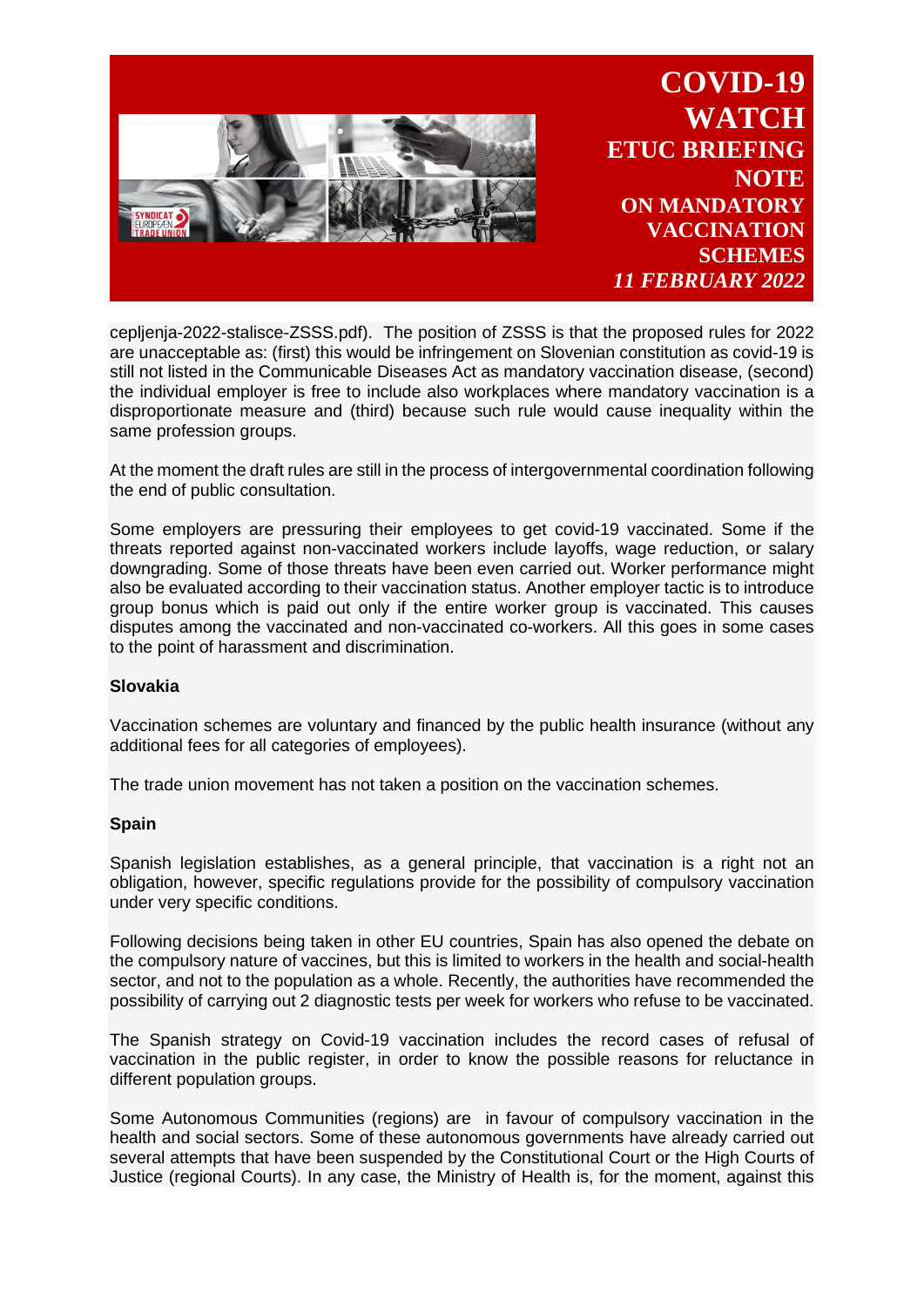

measure. As an example, it is worth mentioning that the Constitutional Court recently suspended, as a precautionary measure, the Galician Health Law, which included the obligation to be vaccinated against COVID-19 and provided for fines for those who did not do so. The suspension is based on the fact that this regulation implies "a coercive bodily intervention practiced outside the will of the citizen".

The position on Covid-19 vaccination of the two main Spanish Confederations is very similar.

UGT states that vaccination among workers should not be mandatory, unless the health authorities require it. Vaccination is in any case advisable. No worker should be forced to be vaccinated, since it is a personal decision, an individual freedom. This decision should not be left in the hands of companies as it can lead to discriminatory situations, for example, in access to jobs or internal promotions. UGT also asserts that the request of the Covid passport for accessing the catering industry can be a limitation for unvaccinated workers who eat outside their workplaces and cannot access restaurants.

CCOO supported the decisions of the health authorities. CCOO considers compulsory vaccination unnecessary, given the high level of acceptance and the high vaccination rates of the Covid vaccine in Spain.

## **Sweden**

There is no general obligation to get vaccinated, which virtually means that workers have the right to refuse.

This means that employers cannot make such demands either. According to the Employment Protection Act, it is not legal to dismiss an employee due to refusal of being vaccinated.

The trade unions do not have the legal authority to enter into negotiations that aim at collective agreements stating that it directly or indirectly means a requirement for members/employees to get vaccinated. LO is not aware that a collective agreement has been reached that regulates the issue of access to the workplace for people who have not been vaccinated. On the other hand, we know that there have been discussions between the trade unions and employers at different levels about how infection control in workplaces should be handled, especially in sectors like care, where workers are exposed to physical contact with people during their working days. Non-vaccinated workers in these sectors can be reassigned to other duties that do not imply taking care of patients in elderly care/healthcare sector. In the absence of such alternative duties, the consequences could be a dismissal. Some employers are testing the possibility to require a Covid-19 vaccination when hiring new employees. This is an unseen criterion which is not found in labour law, so praxis has not been set yet.

TCO does not have a position in this regard.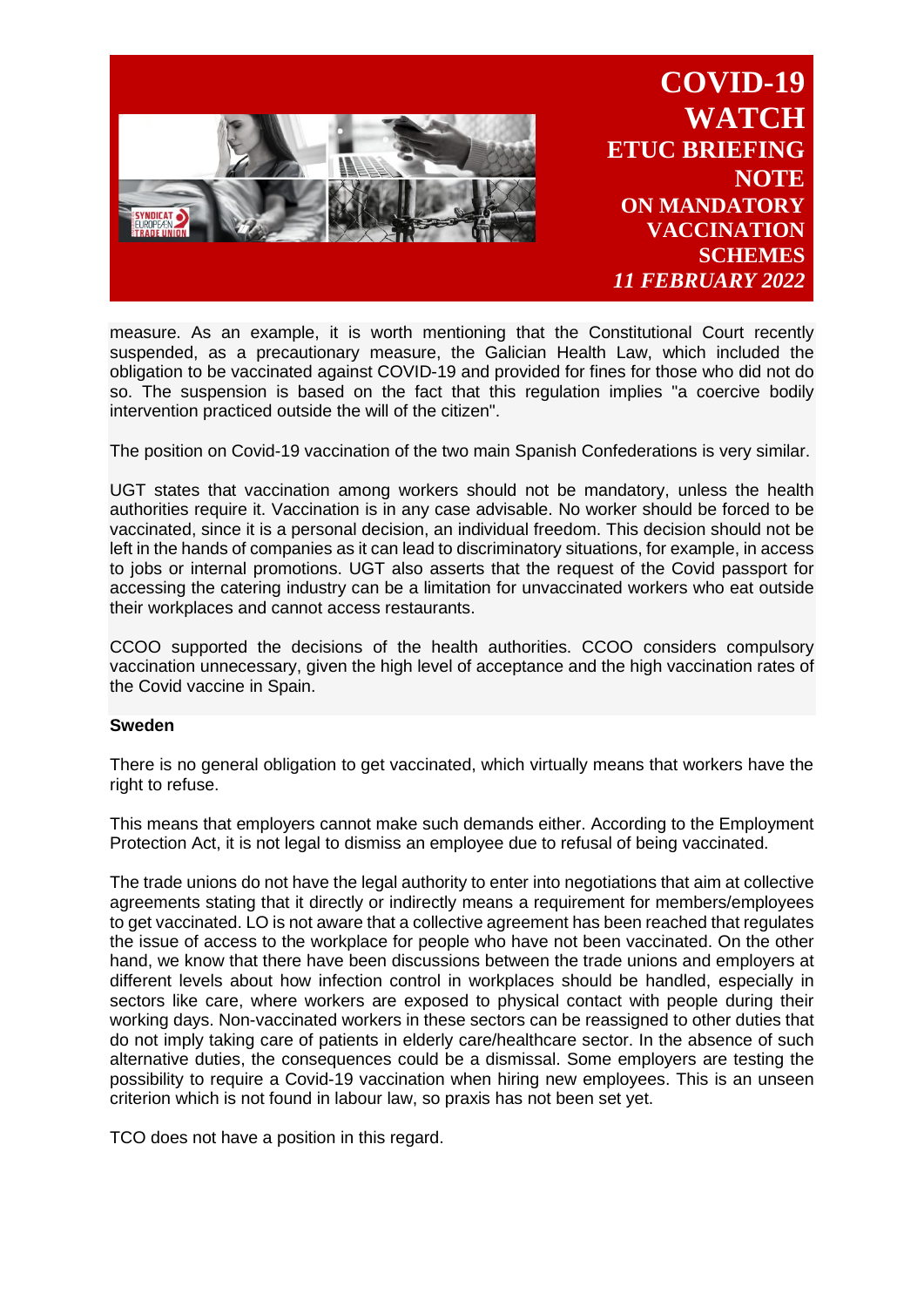

LO states that the employer must encourage and facilitate, in every way, employees to be vaccinated. This means, for example, that no deduction should be made from the salary if employees have to go to be vaccinated during working hours. Employers are responsible for the work environment and must ensure that the workplace is safe. For an employee, it can in some cases mean a temporary relocation if safety cannot be achieved in any other way.

# **Switzerland**

The Swiss Covid Law rules that social partners should be consulted before any decision by the government when it appertains to labour or economic issues. The Swiss trade union confederations are members or the different taskforces and commissions on Covid.

The government introduced a home office obligation when and wherever this is possible due to the nature of the activity. The employer must pay all costs derived from the home office. When home office is not possible due to the nature of the work (as it is the case in the construction and industrial sectors, among others) protective equipment should be paid and/or distributed by the employer. Wearing masks is mandatory in closed workspaces.

After consulting the workers, an employer can establish a so-called "3-G rule" (obligation to certified having been tested negative, vaccinated or recovered against Covid-19).

Persons at particular risk are specifically protected by this law. This applies inter alia to pregnant women and other people who cannot be vaccinated against Covid-19 due to the presence of certain diseases for which the vaccination is proven to have negative consequences (high blood pressure with end-organ damage, severe cardiovascular diseases, severe chronic respiratory diseases, etc.). These workers are granted the right to telework, and employers must take the appropriate organizational and technical measures for this purpose. The approach follows the principle of STOP, meaning substitution, technical measures, organizational measures, and personal protection. If it is not possible for employers to employ workers in accordance with these requirements, they are given leave of absence with the obligation to pay salary. A simple medical certificate presented by the worker is enough to receive a leave of absence. The salary is covered by a government insurance.

# **The Netherlands**

Vaccination is not compulsory in the Netherlands but administered on a voluntary basis. Some healthcare occupations and vulnerable groups have been given priority with the vaccination scheme. Furthermore, the vaccination was offered on the basis of age from old to young.

The explicit lack of legal justification for submitting a test and vaccination evidence means that processing this information (including obtaining it without saving the data, or under a promise to destroy it later) is prohibited under the privacy legislation (GDPR).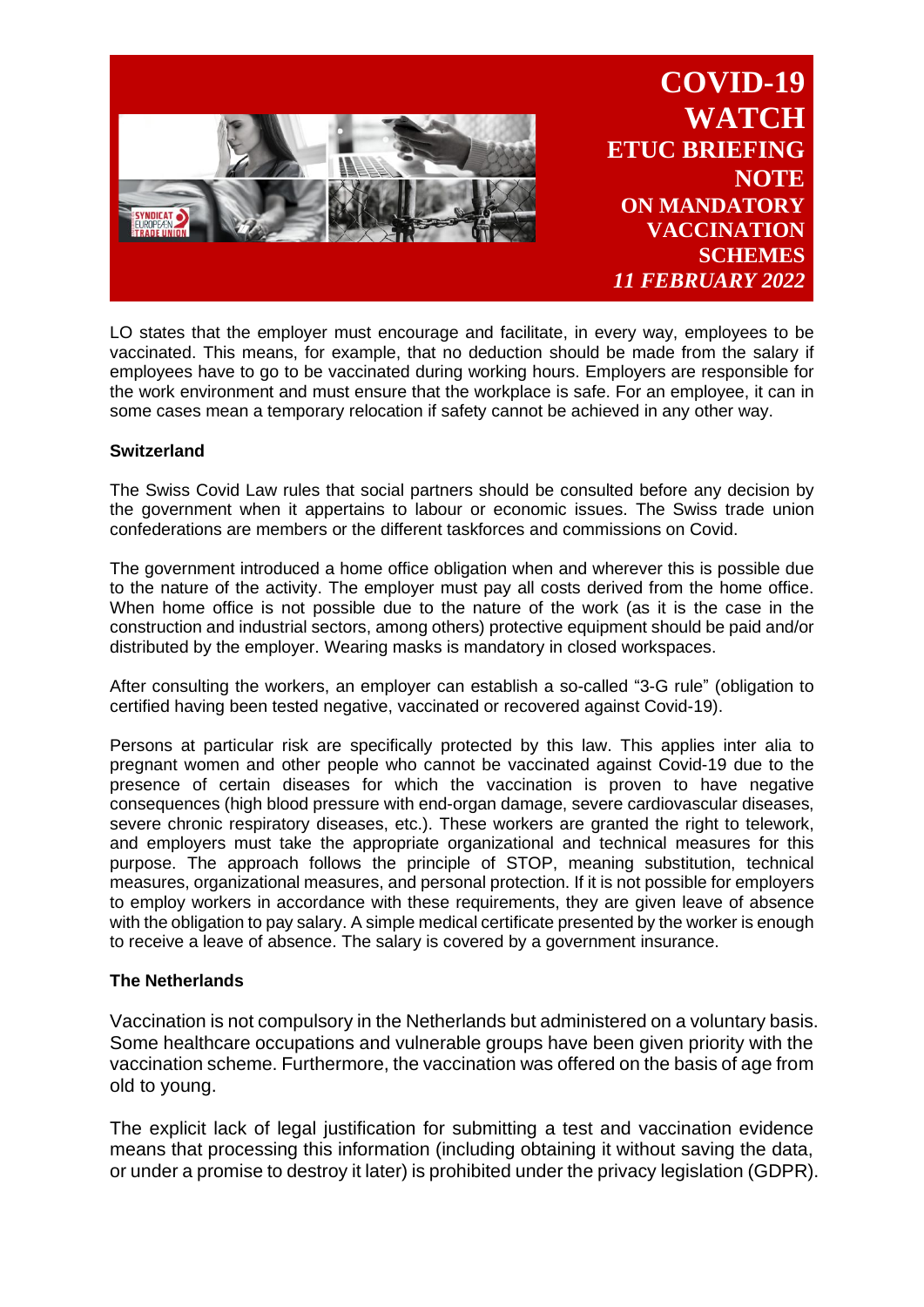

In line with this, an employer cannot impose a testing or vaccination obligation, because the data that forms the basis for such a policy cannot be processed.

At this moment there are no legal options in the Netherlands for employers to record the vaccination status of employees. However, the occupational doctor can check the vaccination status of the employees. The occupational doctor can give anonymous feedback about the vaccination status of the staff to the employer.

As a social partner, FNV shall be entitled to communicate its position on this issue to the government. However, the government has been determining the vaccination policy unilaterally.

At this moment, problems arise for workers in an international context, such as offshore work, international transport and cabin crew flying to various Europe countries. An unambiguous policy within Europe in which the rights of employees are guaranteed is therefore needed. The union stands against compulsory vaccination on the basis of respect of fundamental rights, more concretely the rights to privacy and physical integrity.

Whereas the situation in the Netherlands has not changed from a legal perspective, an increasing number of companies and organisations are requesting that their employees are either vaccinated or tested before entering their premises. While this is not permitted according to the legislation, the labour inspectorate is not taking enough action against this. This situation is driving the discussion on the need for about if there should be legislation regarding these situations. CNV is against any form of mandatory vaccination or a check on the workplace. Medical information is private and under no circumstances should workers be made to share that information.

# **Turkey**

There are no compulsory vaccination schemes implemented in Turkey. Alternative measures in place require non-vaccinated teachers and education personnel to take a PCR test twice a week, yet current data suggests that it is not actively implemented.

There are however informal Governmental discussions that point at the possibility of making vaccination mandatory for public employees.

# **UK**

The UK government will make covid vaccination mandatory for care home staff from October and is considering whether to extend the policy to NHS staff (the whole of the national health system). From November 11<sup>th</sup>, non-vaccinated workers in the care sector can be dismissed.